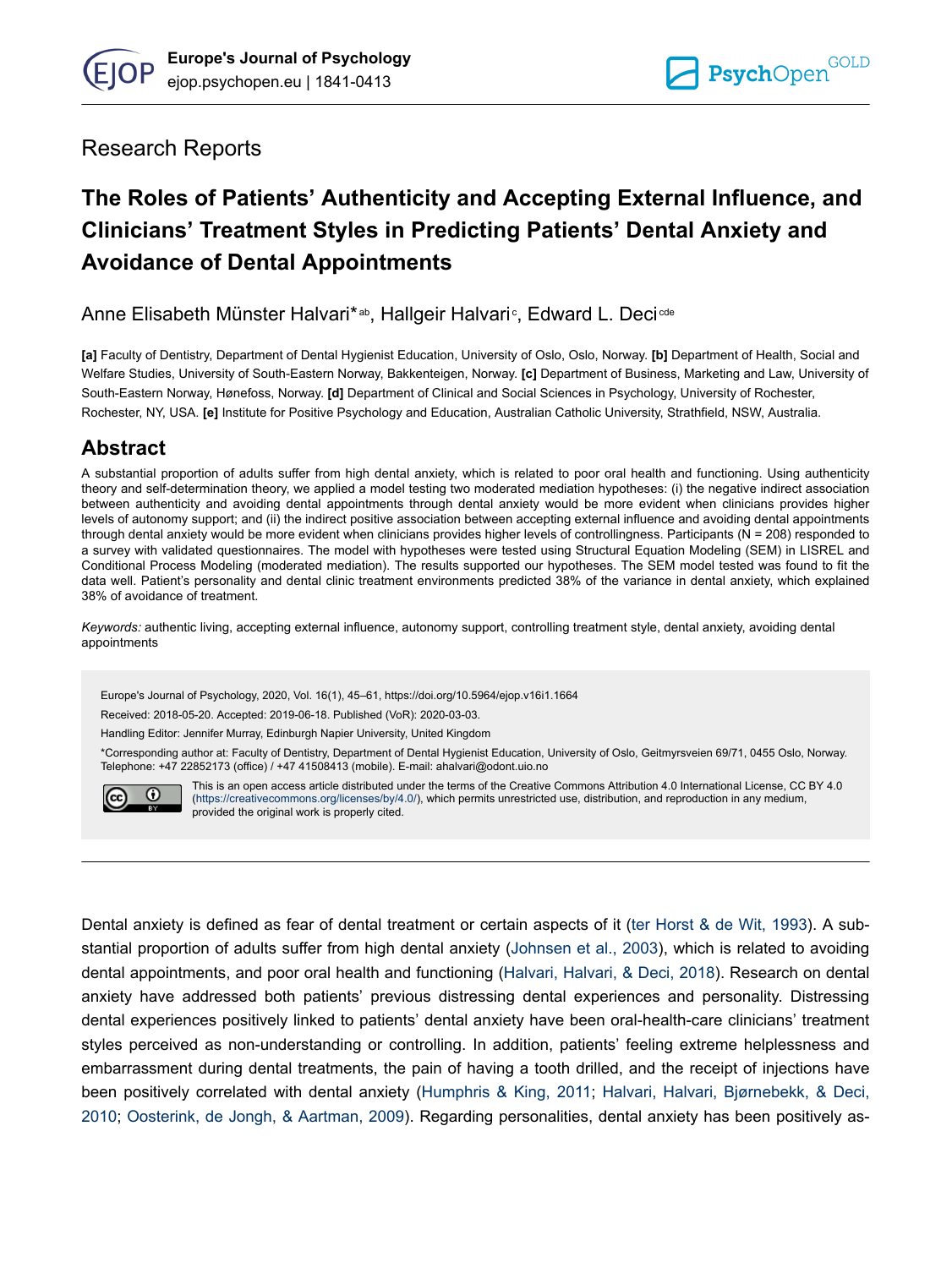sociated with neuroticism ([Vassend, Røysamb, & Nielsen, 2011](#page-16-0)), general and phobic anxiety, and depression [\(Eli, Uziel, Baht, & Kleinhauz, 1997](#page-13-0); [Pohjola, Mattila, Joukamaa, & Lahti, 2011](#page-15-0)). Besides this, dental anxiety has been positively correlated with negative emotionality and fearfulness [\(Arnrup, Broberg, Berggren, & Bodin,](#page-13-0) [2007](#page-13-0)), as well as negatively with cooperativeness ([Bergdahl & Bergdahl, 2003](#page-13-0)). Further, dental anxiety has been positively associated with external locus of control or the feelings of being pressured by others or environmental forces to behave ([Poulton, Waldie, Thomson, & Locker, 2001\)](#page-15-0). Hence, previous research has been largely associated with personality constructs that increase dental anxiety. Therefore, the present study focused on the authentic personality, which is expected to increase wellness such as reductions in general anxiety and negative affect, and increases in well-being ([Gillath, Sesko, Shaver, & Chun, 2010;](#page-13-0) [Sheldon, Ryan,](#page-15-0) [Rawsthorne, & Ilardi, 1997](#page-15-0)). In addition, the current study also focused on the personality trait of accepting external influence, which has been associated with higher general anxiety and lower well-being [\(Wood, Linley,](#page-16-0) [Maltby, Baliousis, & Joseph, 2008](#page-16-0)). Consequently, our research questions proposed are: What relations are there between patients authentic and accepting-external-influence personalities and dental anxiety? Are these personalities indirectly associated with avoiding dental appointments through dental anxiety? Does oral-healthcare clinicians' treatment styles moderate these indirect associations?

### **The Authentic and Accepting-External-Influence Personalities**

Authenticity and accepting external influence are defined according to [Rogers \(1959,](#page-15-0) [1961](#page-15-0)) person-centered theory of personality. First, authenticity or authentic living involves being true to oneself in most situations [\(Wood et al., 2008](#page-16-0)), which means living in accordance with one's emotions, values, goals, and beliefs. Second, the term accepting external influence from other people is described as the belief that one has to conform to social influences such as peer pressure, expectations of others, and social norms ([Gillath et al., 2010](#page-13-0); [Wood et](#page-16-0) [al., 2008](#page-16-0)).

Psychologists view authenticity as a precursor to well-being and healthy functioning ([Horney, 1951](#page-14-0); [May, 1981](#page-15-0); [Rogers, 1961\)](#page-15-0). Hence, as anxiety is conceived as a negative aspect of psychological well-being, the authentic personality might be expected to mitigate anxiety (i.e., to increase well-being). Research among people adopting other social roles than the role of a patient (i.e., mother, father, student, roommate, employee, teacher, child, friend, romantic partner) have shown that greater authenticity is associated with higher well-being, less neuroticism and more extraversion, openness, and agreeableness in samples representing people in different countries ([Lynch, LaGuardia, & Ryan, 2009;](#page-15-0) [Sheldon, Ryan, Rawsthorne, & Ilardi, 1997](#page-15-0)). Another study showed that the trait of accepting external influence was significantly positively linked to anxiety [\(Wood et al.,](#page-16-0) [2008](#page-16-0)), and in a study by [Gillath and colleagues \(2010\)](#page-13-0) trait authenticity was negatively related to attachment anxiety and avoidance. Consequently, based on the above evaluation of studies, both the authentic and external oriented personalities, respectively, seem to be substantially related to anxiety. In the model illustrated in [Figure 1,](#page-2-0) the authenticity and accepting external influence constructs, conceived as personality variables, are located to the left, together with the constructs of perceived autonomy supportive and controlling treatment styles, which affects dental anxiety, and subsequently avoidance of dental appointments. Thus, according to the model and the research described above, the authentic personality is expected to be negatively associated with dental anxiety, whereas accepting external influence is expected to be positively related to dental anxiety.

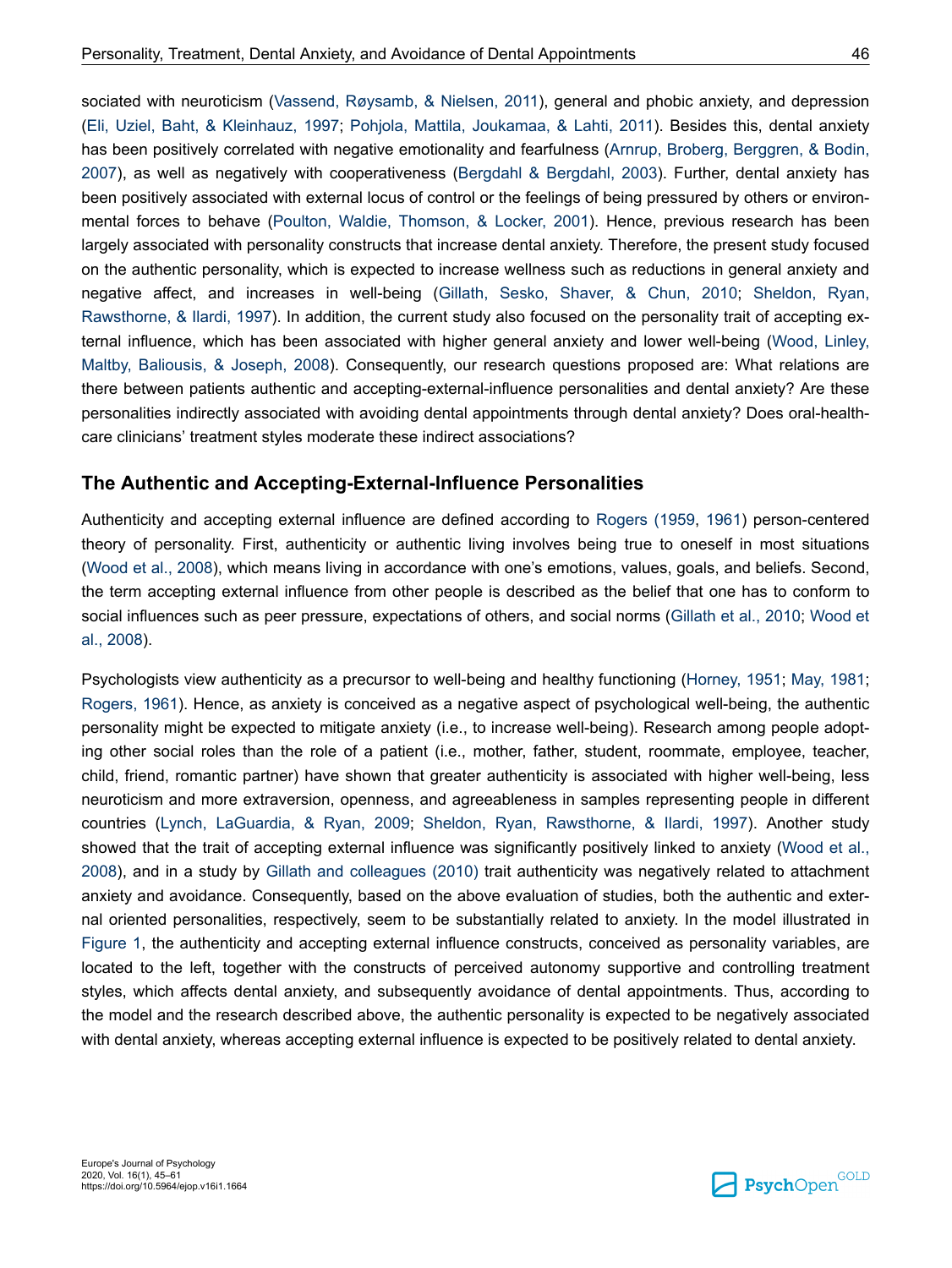<span id="page-2-0"></span>

*Figure 1.* Standardized parameter estimates in the latent structural equation model of dental anxiety and avoidance of dental appointments. Due to presentation clarity, all factor loadings are presented in the method section.

\**p* < .05. \*\**p* < .01. \*\*\**p* < .001. NS = Not Significant.

### **Self-Determination Theory: Autonomy-Supportive and Controlling Treatment Styles**

Oral-health-care clinicians' treatment styles may contribute to the interpretation of dental anxiety. An autonomysupportive treatment style is defined by an oral health care professional who offer choice, provide a meaningful rationale, minimize pressure, and acknowledge the patients' feelings and perspectives ([Williams, Grow,](#page-16-0) [Freedman, Ryan, & Deci, 1996](#page-16-0)). Conversely, a controlling oral-health-care clinician style is associated with pressuring and coercing oral communication, and evaluation making the patient belittled, humiliated, and embarrassed [\(Halvari et al., 2010](#page-13-0)). Research based on Self-Determination Theory [\(Deci & Ryan, 2000\)](#page-13-0) indicated that authenticity is greater when autonomy support is experienced and is undermined by the experience of controlling environments [\(Lynch & Sheldon, 2017](#page-15-0); [Ryan & Ryan, 2018\)](#page-15-0).

Research on the relations between oral-health-care clinicians' autonomy supporting and controlling treatment styles, and dental anxiety, indicate that autonomy support is negatively correlated with dental anxiety, and a controlling style is positively correlated with dental anxiety [\(Halvari et al., 2010;](#page-13-0) [Halvari et al., 2018](#page-14-0)). Multivariate analyses of the data from these two studies indicate that oral-health-care clinicians' controlling styles are a stronger predictor of dental anxiety than autonomy support, but their moderating mechanisms of possible links between personality, dental anxiety, and avoidance of dental appointments has never been investigated. Re-

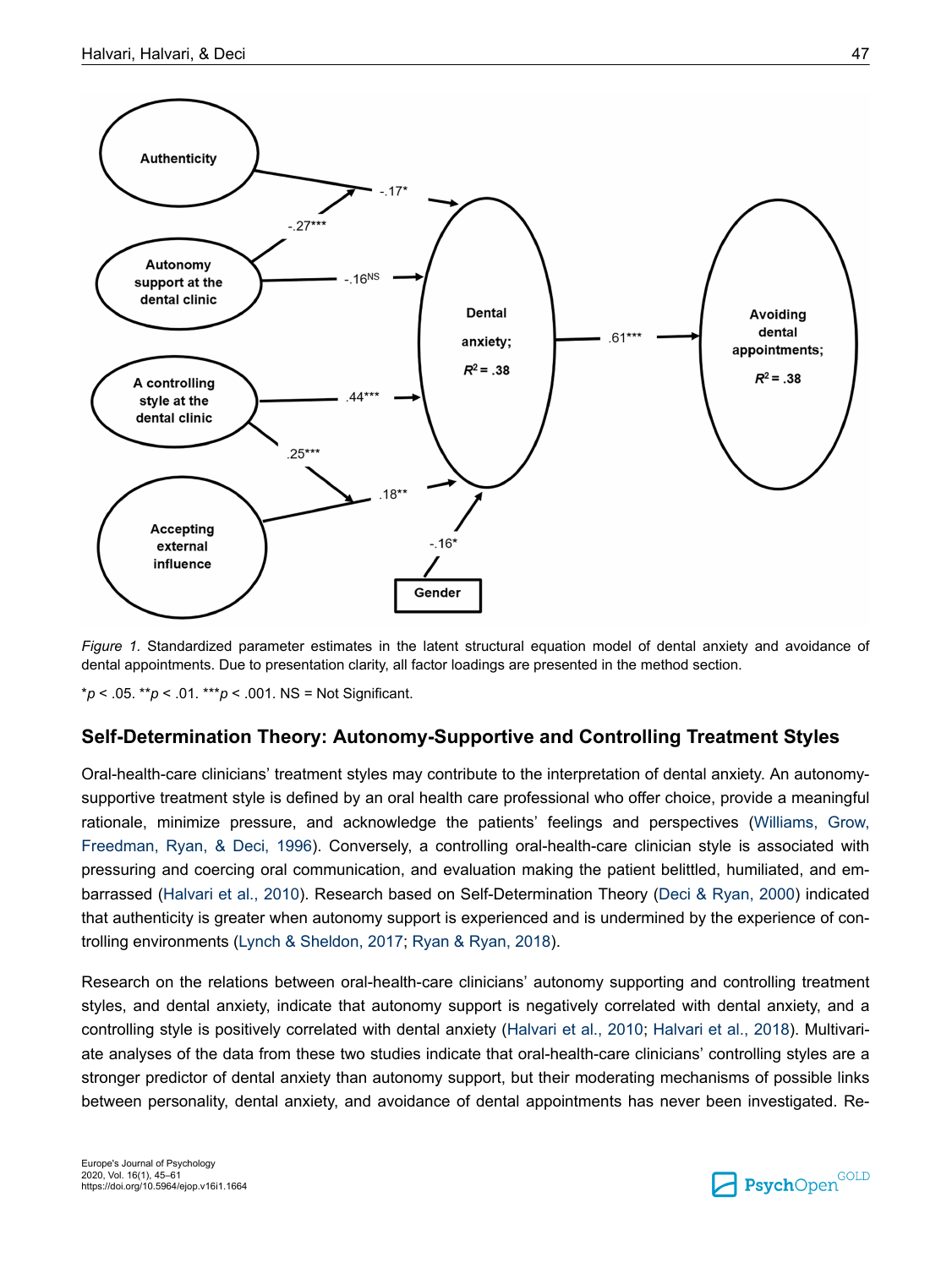search does also indicate that dental anxiety and avoiding dental appointments are strongly positively correlated [\(Halvari et al., 2010](#page-13-0); [Halvari et al., 2018](#page-14-0)).

### **The Moderated and Moderated Mediation Roles of Treatment Styles**

Treatment styles were expected to moderate the links between personality and dental anxiety. A study indicated that an autonomy-supportive intervention was more effective in increasing dental attendance among highly autonomously oriented personalities than among those low on this construct [\(Halvari, Halvari, Williams, & Deci,](#page-14-0) [2017](#page-14-0)). These results are in line with a meta-analysis, although not including studies on dental care, of the effectiveness of intervention programs designed to support autonomy, which resulted in greater effect sizes among autonomous (rather than control) oriented participants [\(Su & Reeve, 2011](#page-16-0)). Authentic behavior is per definition autonomous, as autonomy mean that one is acting in ways congruent with one's values, preferences, and needs [\(Kernis & Goldman, 2006\)](#page-14-0). Hence, because the authentic and the autonomous personalities share important characteristics, and seem to function accordingly, autonomy support seems likely to moderate the link between authenticity and dental anxiety, such that autonomy support would show greater mitigation of dental anxiety and increase health-related behavior (i.e., dental attendance) among patients who are high in authenticity (in relation to those low in authenticity). Conversely, a study by [Grolnick and Ryan \(1987\)](#page-13-0) indicate that experimentally induced learning conditions that are controlling (in relation to less controlling conditions) resulted in more pressure and anxiety and less learning, presumably because they were more conducive to controlled motivation or an external locus of causality, that is, a construct similar to accepting external influence as used in the present study. Moreover, anxiety seem to be reduced more among persons high in accepting external influence (relative to those low in accepting external influence) if they experience decreased need frustration (i.e., indication of lower levels of controllingness) [\(Bryan, Baker, & Tou, 2017\)](#page-13-0).

### **Possible Control / Background Variables**

Gender was included in the study as a possible control variable because women have universally reported more dental anxiety than men ([Hill et al., 2013](#page-14-0); [Liddell & Locker, 1997](#page-14-0); [ter Horst & de Wit, 1993\)](#page-16-0). In addition, we included age and some socioeconomic factors as background variables because they are shown to be important for population access to the health services and health (e.g., [Sreebny, 1983\)](#page-16-0). However, among students who pursue important educational life aspirations at the university, socioeconomic factors tend to be less important than in other sub-populations ([Halvari, Halvari, Bjørnebekk, & Deci, 2012a](#page-13-0)). On the other hand, if they are important we have the possibility to control for them in the model testing.

### **Hypotheses**

The following hypotheses (H) were specified based on the literature reviewed: (H1) authenticity will be negatively associated with dental anxiety; (H2) autonomy support will be negatively associated with dental anxiety; (H3) accepting external influence will be positively associated with dental anxiety; (H4) a controlling treatment style will be positively associated with dental anxiety; and (H5) dental anxiety will be positively associated with avoiding dental appointments. Further, the following indirect associations were tested: (H6) there will be a negative indirect relation between authenticity and avoiding dental appointments through dental anxiety; and (H7) there will be a negative indirect relation between autonomy support and avoiding dental appointments through dental anxiety. Next, (H8) there will be a positive indirect relation between accepting external influence and avoiding dental appointments through dental anxiety; and (H9) there will be a positive indirect relation between

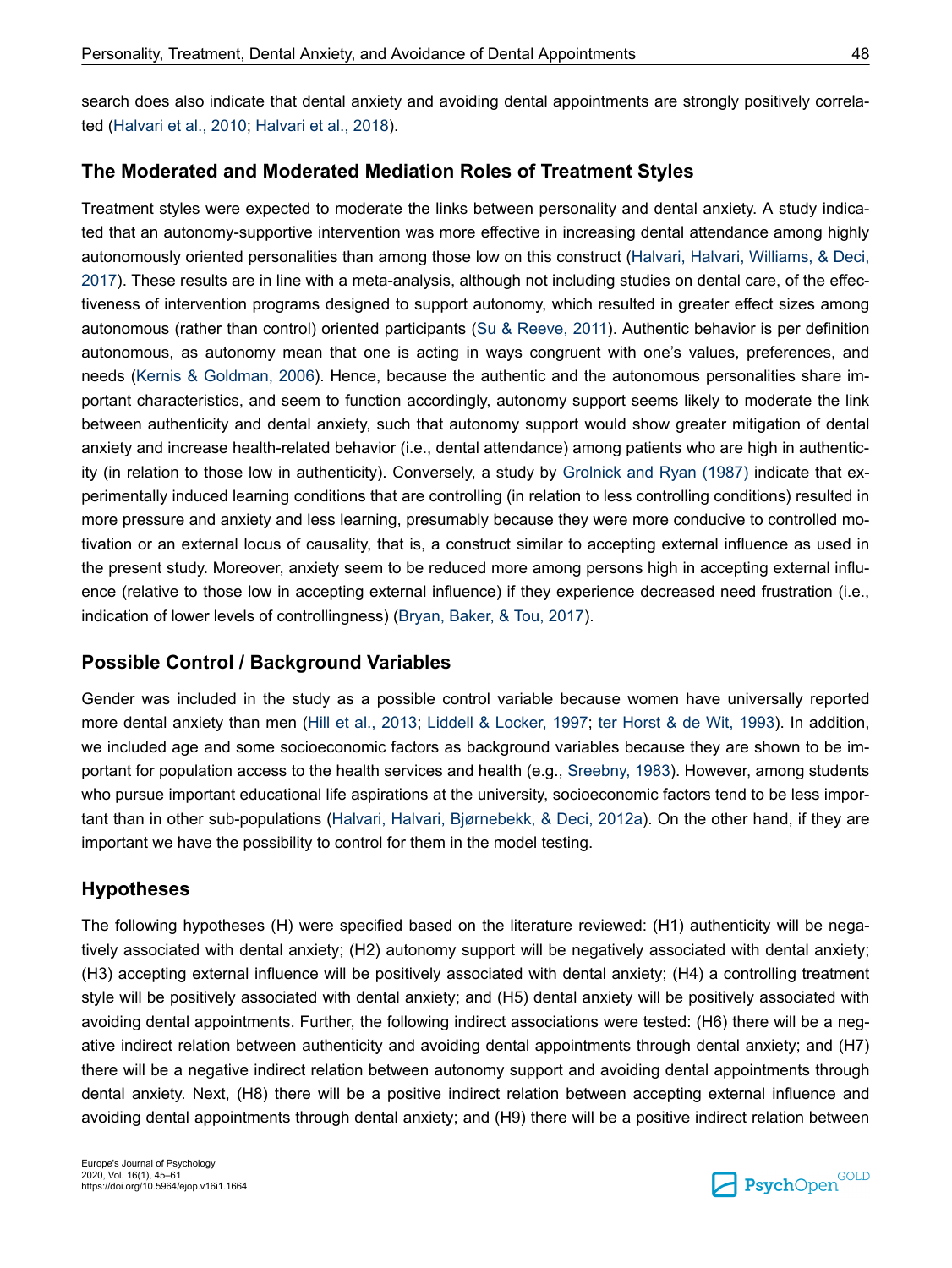a controlling treatment style and avoiding dental appointments through dental anxiety. Furthermore, (H10) autonomy-supportive treatment styles will moderate the association between authenticity and dental anxiety; (H11) controlling treatment styles will moderate the association between accepting external influence and dental anxiety; (H12) the indirect negative association between authenticity and avoiding dental appointments through dental anxiety will be more evident among those who experience higher levels of autonomy-supportive treatment styles; (H13), and the indirect positive association between accepting external influence and avoiding dental appointments through dental anxiety will be more evident among those who experience higher levels of controlling treatment styles. Lastly, (H14) women would report more dental anxiety than men.

### **Method**

### **Participants**

Norwegian student patients from 42 study disciplines at the University of Oslo were invited to participate in the study. They were informed about the aim of the study and gave their informed consent to participate. No incentives were offered for participation. A total of 520 questionnaires (physical copies) were handed out and 208 were returned (40%). Participants' ages ranged from 18 to 45 years (*M* = 25.2, *SD =* 4.97). More females than males responded to the questionnaire ( $n_{\text{females}}$  = 146; 70.2%).

### **Translation of Measures and Their Reliabilities**

Following the procedures suggested by [Beaton, Bombardier, Guillemin, and Ferraz \(2000\)](#page-13-0), all questionnaire measures described below, except perceived controllingness which is developed in Norway, were translated to Norwegian indepently by two researchers. Discrepancies in translations were resolved and agreed upon. Backtranslation to English was performed by an expert in Norwegian and English language, and discrepancies between the original version and the back-translation were resolved, consensus reached among the expert and the two researchers, and the Norwegian versions adjusted when appropriate. Finally, the questionnaire items were pretested among 10 students in order to secure a valid understanding of item content meaning. Reliabilities of the scales are presented in [Table 1.](#page-7-0)

### **Design of Questionnaire**

Before the patients responded to the items in the questionnaire of the present study they were introduced to their own clinic context by the following instructions and questions: "Think back to your last visit to a dental hygienist or dentist. It is important that you try to think about the treatment and your experiences with this oralhealth-care clinician". This introduction was followed by questions on who this oral health care professional was (a dental hygienist or a dentist, a female or a male), the number of visits to this oral health care professional, type of clinic (private or public), and time since last visit. "If you answered "dental hygienist" in question 1, please have this person in mind and answer the following questions with reference to your dental hygienist. However, if you answered "dentist" in question 1, please answer the following questions with reference to your dentist". Of the respondents, 84% recalled their dentist.

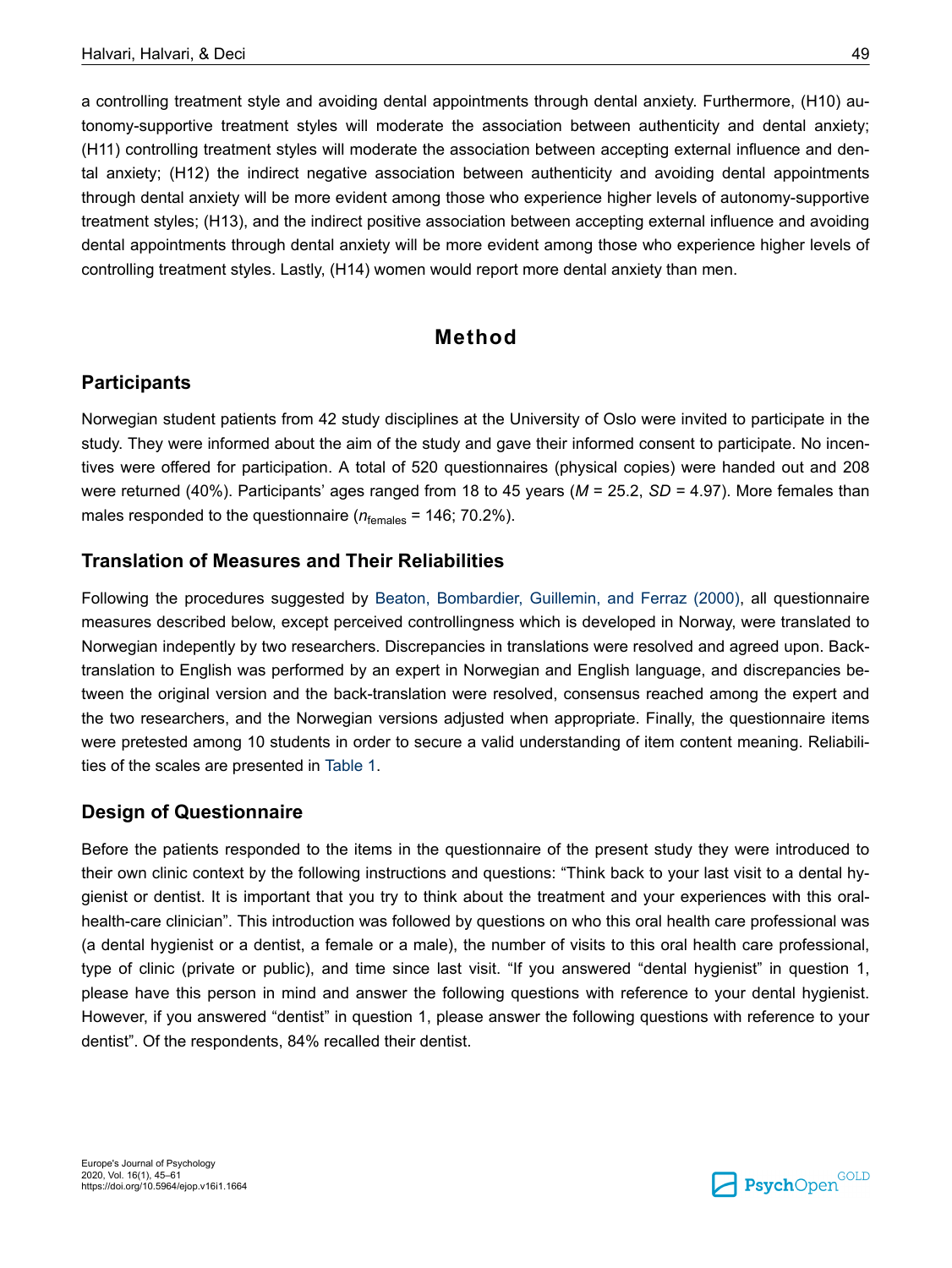# **Questionnaires**

### **Authenticity**

Authenticity was measured with the Authenticity Scale developed by [Wood and colleagues \(2008\).](#page-16-0) A sample item for authenticity (4 items) is "I live in accordance with my values and beliefs"; and for accepting external influence (4 items) it is "I am strongly influenced by the opinions of others". Responses could vary from 1 (*does not describe me at all*) to 7 (*describes me very well*).

### **Perceived Autonomy Support**

Perceived Autonomy Support was measured with the 6-item version of the modified Health-Care Climate Questionnaire [\(Williams et al., 1996\)](#page-16-0), which was adapted to oral health care. A sample item is: "I feel that my oralhealth-care clinician has provided me choices and options." Responses could vary from 1 (*strongly disagree*) to 7 (*strongly agree*).

### **Perceived Controllingness**

Perceived Controllingness at the Dental Clinic was measured with the 6-item Perceived Controlling Style at the Dental Clinic Questionnaire (PCSDCQ; [Halvari et al., 2012a\)](#page-13-0). A sample item is: "I find that my oral-health-care clinician decides too much". Responses varied from 1 (*strongly disagree*) to 7 (*strongly agree*).

### **Anxiety for Dental Treatment**

Anxiety for Dental Treatment was measured by the 5-item Modified Dental Anxiety Scale ([Humphris et al.,](#page-14-0) [2013](#page-14-0)). An example item is: "If you were sitting in the waiting room (waiting for treatment), how would you feel?" Participants responded on a 5-point scale ranging from 1 (*not anxious*) to 5 (*extremely anxious*).

### **Avoiding Dental Appointments**

Avoiding dental appointments was measured by two questions: "Has fear or worry ever caused you to put off making an appointment 1) with a dental hygienist? 2) with a dentist?" Responses were: 1 (*never*), 2 (*once or twice*), 3 (*a few times*), 4 (*often*), and 5 (*nearly every time*). [\(Milgrom, Weinstein, & Getz, 1995\)](#page-15-0).

#### **Reliability**

In previous research, *reliability coefficients* exceeded .70 for all scales, that is, for authenticity [\(Wood et al.,](#page-16-0) [2008](#page-16-0)), autonomy support [\(Williams et al., 1996\)](#page-16-0), controllingness ([Halvari et al., 2010](#page-13-0)), anxiety ([Humphris et al.,](#page-14-0) [2013](#page-14-0)), and for avoiding dental appointments [\(Halvari et al., 2010\)](#page-13-0). For reliability coefficients in the present study, see [Table 1.](#page-7-0) They are all acceptable as they exceed the cut-point of .70 defined by [Nunnally \(1979\).](#page-15-0)

#### **Background Assessments**

Gender (1 = *female* and 2 = *male*). Age was indicated in *years*. Educational level and socio-economic status information was taken care of by the following three questions: (1) "What is your highest completed education?" With response alternatives from 1 (*junior or senior high school*) to 5 (*university or university college education of more than 5 years*). (2) "How many *hours* per week do you work for income?" (3) "How would you describe your financial situation at the moment?" Response alternatives were from 1 (*very good*) to 5 (*very difficult*).

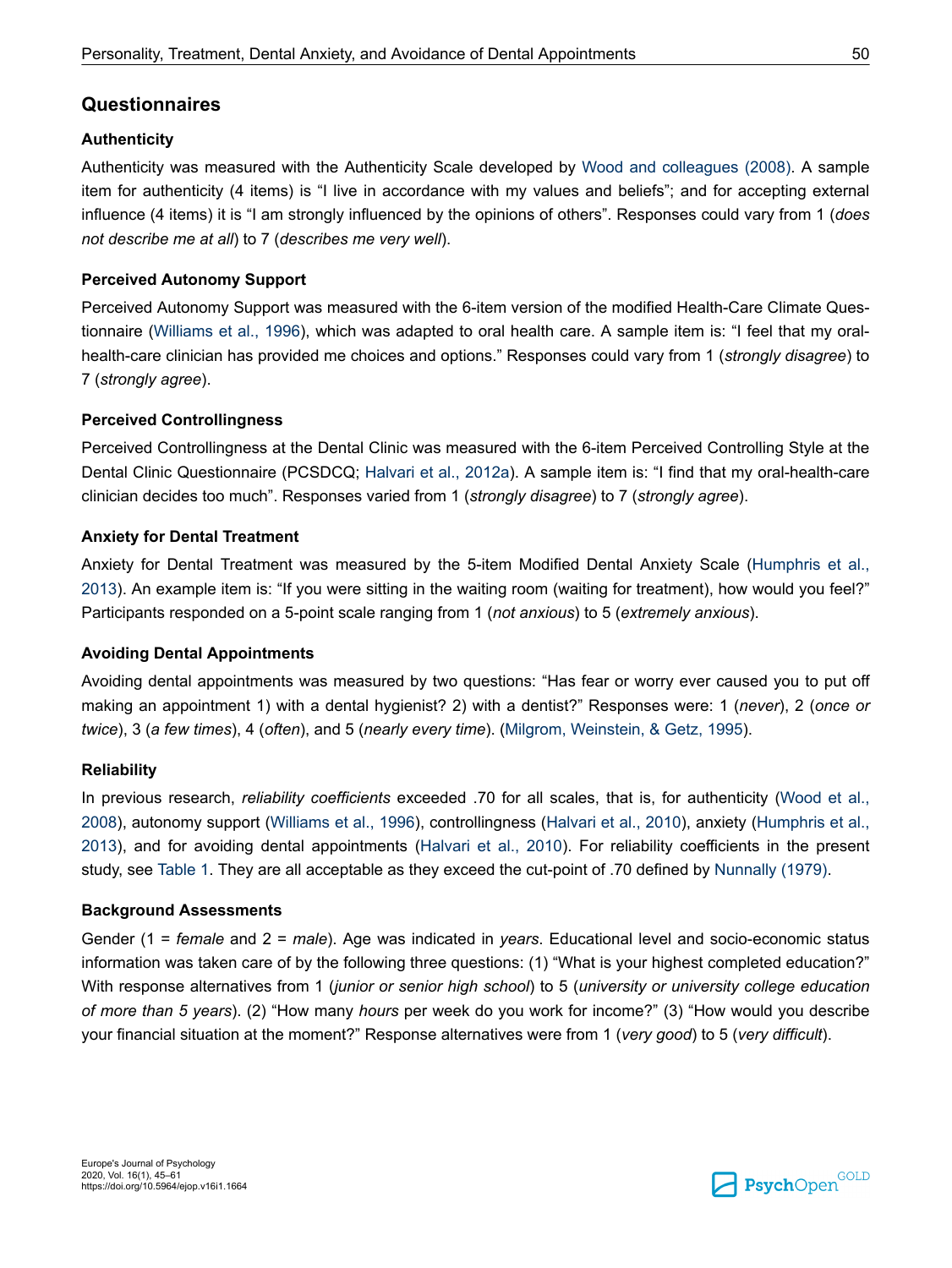# **Data Analysis**

Correlational analyses were done using Pearson *r*, except for correlations involving gender in which Spearmans point bi-serial correlations were used.

The model illustrated in [Figure 1,](#page-2-0) including the tests of indirect links, was tested simultaneously with the Structural Equation Model (SEM) using LISREL version 8.80. The two interaction terms (autonomy support X authenticity and controllingness X accepting external influence) were treated as observed variables in order to simplify the model. In addition, for the same reason and due to the large number of variables and indicators (i.e., scale items) relative to the sample size, two of them were parceled. That is, we randomly assigned items for autonomy supportive and controlling styles into 3 parcels, each with 2 items, as recommended by [Little,](#page-14-0) [Cunningham, Shahar, and Widaman \(2002\)](#page-14-0). All other variables in the model are latent in testing the model in [Figure 1,](#page-2-0) factor loadings for items / parcels were all significant, and they were (loadings in parentheses) for authenticity (.84, .71, .54, .53), for accepting external influence (.82, .81, .72, .67), for perceived autonomy support (.90, .85, .82), for perceived controllingness (.84, .80, .73), for dental anxiety (.91, .82, .82, .77, .73), and for avoiding dental appointments (.91, .91).

To evaluate the fit of the model tested, we used the chi-square likelihood ratio ( $\chi^2$ ), the Root Mean Square Error of Approximation (RMSEA), the Comparative Fit Index (CFI), and the Incremental Fit Index (IFI) as recommended ([Bollen, 1989;](#page-13-0) [Hu & Bentler, 1999](#page-14-0)). A good fit should have a value close to or lower than .06 for the RMSEA, a value close to or lower than .08 for the SRMR, and a value close to or higher than .95 for the CFI and IFI.

Regarding mediation, an indirect link is significantly supported if the bias-corrected 95% confidence intervals (for the bands of products of coefficients after 5000 resamplings) do not include zero or oppositely valued coefficients (see [Table 2](#page-8-0)) ([Preacher & Hayes, 2008\)](#page-15-0).

The bootstrapping procedure described in [Preacher, Rucker, and Hayes \(2007\)](#page-15-0) were used to examine moderation. These moderator relations were illustrated following the formula proposed by [West, Aikin, and Krull \(1996](#page-16-0), pp. 35 – 36). Finally, moderated mediation was tested using Model 7 in Model Templates for PROCESS for SPSS and SAS (2013-2015) by Andrew F. Hayes [\(Preacher, Rucker, & Hayes, 2007\)](#page-15-0).

### **Results**

### **Descriptive Statistics and Reliability**

The means, standard deviations, skewness values, and reliabilities for all variables emerge in [Table 1](#page-7-0). Reliability values are acceptable. Skewness values (skew < 3.0) are acceptable for use in SEM analysis ([Kline, 2005](#page-14-0)). Regarding means and distribution of scores, for example, dental anxiety had a mean score of 11.05 in the current sample (2.21 pr. item X 5 items, see [Table 1](#page-7-0)). This mean value for dental anxiety is almost the same as the mean value presented by [Humphris et al. \(2013\)](#page-14-0) in their validation study of the Modified Dental Anxiety Scale. Of the participants, 54.8% had low scores (5-10; "not anxious"), 27.4% had moderate scores (11-15; "quite anxious"), and 17.8% had high scores (16-25; "very and extremely anxious"). Those with extreme dental anxiety (≥ 19%) were somewhat lower in the present sample (10.1%) compared to the [Humphris et al. \(2013\)](#page-14-0) study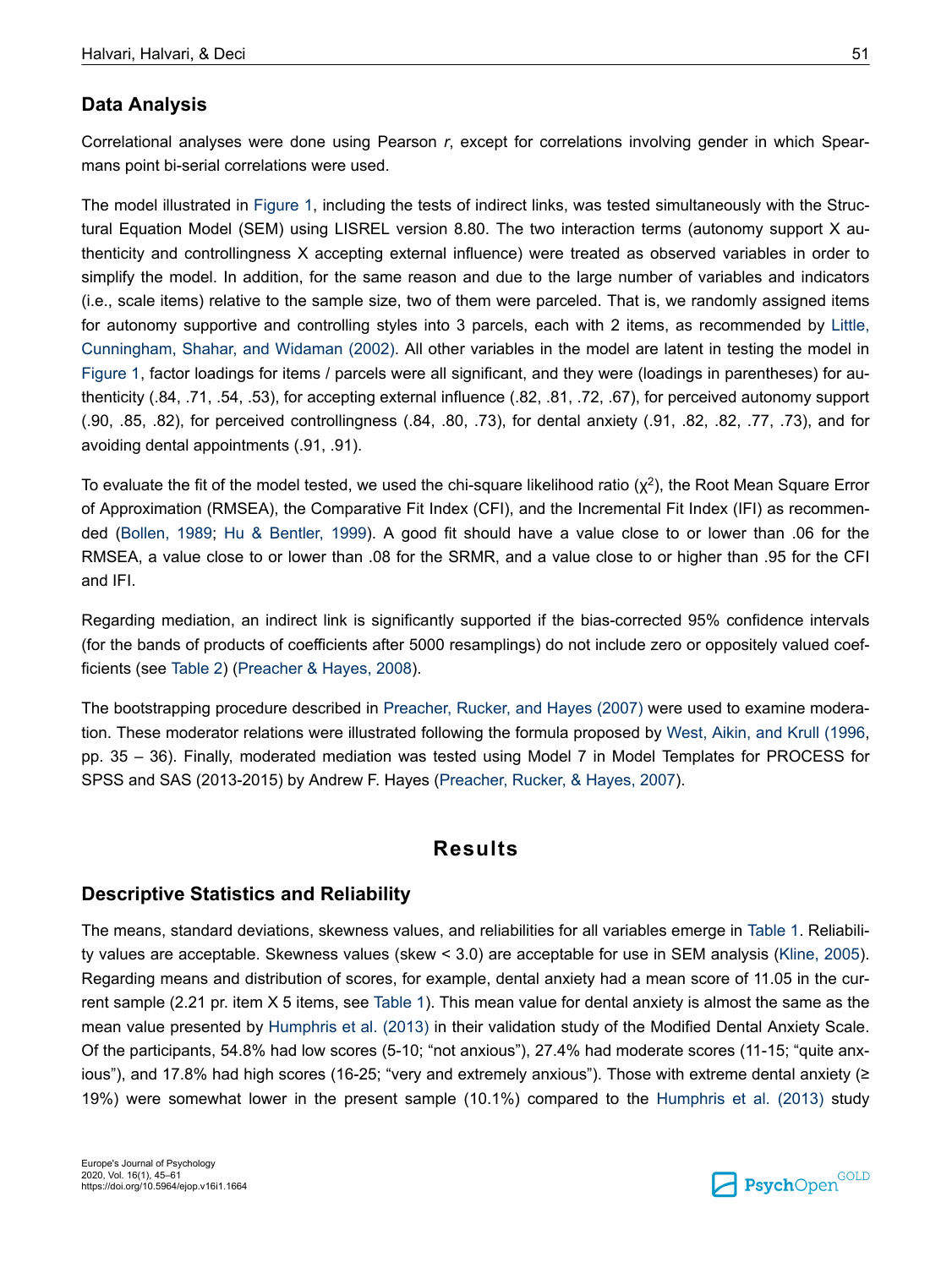<span id="page-7-0"></span>(12.1), and the reliability coefficients ( $\alpha$ ) were .90 and .92, respectively. Regarding the perceived controlling treatment style, 54% responded with low scores (7-12; "disagree"), 35% with moderate scores (13-24; "somewhat agree"), and 11% responded with high scores (25-36; "agree"). The use of the above categories of low, moderate, high, and extreme dental anxiety scores were used to compare them with scores from the [Humphris](#page-14-0) [et al. \(2013\)](#page-14-0) validation article. In addition, the categories for low, moderate, and high scores for controllingness were given. For all other analysis described below all variable raw scores were used for all variables, including interactions illustrated using high and low scores (see [West et al., 1996](#page-16-0))

### **Hypotheses Testing**

We used SEM in testing the model with the direct, indirect, and moderated associations. In addition, we used the non-parametric bootstrapping procedure in testing moderated and moderated mediational associations (conditional indirect effects) ([Preacher et al., 2007\)](#page-15-0).

### **Theoretical Model**

The zero order correlations in Table 1 are all in line with the expectations. Education and socioeconomic variables were not significantly correlated with authenticity, accepting external influence, treatment styles, dental anxiety, or avoiding dental appointments.

Table 1

*Zero-Order Correlationsa and Descriptive Statistics Among Variables*

| <b>Variable</b>                            | 1.                  | 2.       | 3.         | 4.       | 5.       | 6.                | 7.                       | 8.       | 9.       | 10.     | 11.     |
|--------------------------------------------|---------------------|----------|------------|----------|----------|-------------------|--------------------------|----------|----------|---------|---------|
| 1. Authenticity                            | $\hspace{0.05cm}$ – |          |            |          |          |                   |                          |          |          |         |         |
| 2. Accepting external influence            | $-0.39***$          | --       |            |          |          |                   |                          |          |          |         |         |
| 3. Autonomy supportive style at the clinic | $.33***$            | $-28***$ |            |          |          |                   |                          |          |          |         |         |
| 4. Controlling style at the clinic         | $-25***$            | $.26***$ | $-0.67***$ |          |          |                   |                          |          |          |         |         |
| 5. Dental anxiety                          | $-.20**$            | $.28***$ | $-32***$   | $.41***$ | --       |                   |                          |          |          |         |         |
| 6. Avoiding dental appointments            | $-05$               | $.14*$   | $-22***$   | $.34***$ | $.57***$ | $\qquad \qquad -$ |                          |          |          |         |         |
| 7. Gender                                  | $-0.06$             | $-.04$   | $-.01$     | $-.05$   | $-.16*$  | $-.10$            | $\overline{\phantom{a}}$ |          |          |         |         |
| 8. Age                                     | .02                 | .07      | .02        | .05      | $-.02$   | $-02$             | .05                      | --       |          |         |         |
| 9. Work for income (hrs/week)              | .01                 | .05      | .08        | $-0.08$  | $-.11$   | $-07$             | $-.14$                   | $.22**$  |          |         |         |
| 10. Problems with private economy          | $-.07$              | .02      | $-0.09$    | .11      | $-.02$   | .08               | $-06$                    | $.22**$  | $-.14*$  | --      |         |
| 11. Education (highest completed)          | .01                 | .00.     | $-03$      | .08      | $-0.02$  | .12               | $-.01$                   | $.56***$ | $.21***$ | .10     | --      |
| M                                          | 5.53                | 3.18     | 5.04       | 2.23     | 2.21     | 1.46              | 1.29                     | 25.2     | 8.51     | 2.69    | 3.79    |
| SD                                         | 0.86                | 1.16     | 1.23       | 1.12     | 0.97     | 0.96              | 0.46                     | 4.97     | 10.24    | 0.78    | 1.46    |
| <b>Skewness</b>                            | $-0.35$             | 0.27     | $-0.59$    | 0.99     | 0.95     | 2.37              | 0.89                     | $-1.70$  | 1.40     | $-0.02$ | $-0.01$ |
| Reliability $(\alpha)$                     | .71                 | .84      | .90        | .86      | .90      | .86               | --                       |          |          |         |         |

*Note. N* = 208. Gender: 1 = females; 2 = males.

<sup>a</sup>Pearson correlations, except Spearmans point bi-serial correlations involving gender.

 $*p < .05$ . \*\* $p < .01$ . \*\*\* $p < .001$ .

# **Empirical Models**

The measurement model for [Figure 1](#page-2-0) was tested with all variables and indicators and found to fit the data well, χ 2 (178, *N* = 208) = 308.63, *p* < .001; RMSEA = .060, 95% CI [.048, .071]; CFI = .96; IFI = .96; SRMR = .059. The structural model ([Figure 1\)](#page-2-0) was tested with this measurement model included. In this measurement model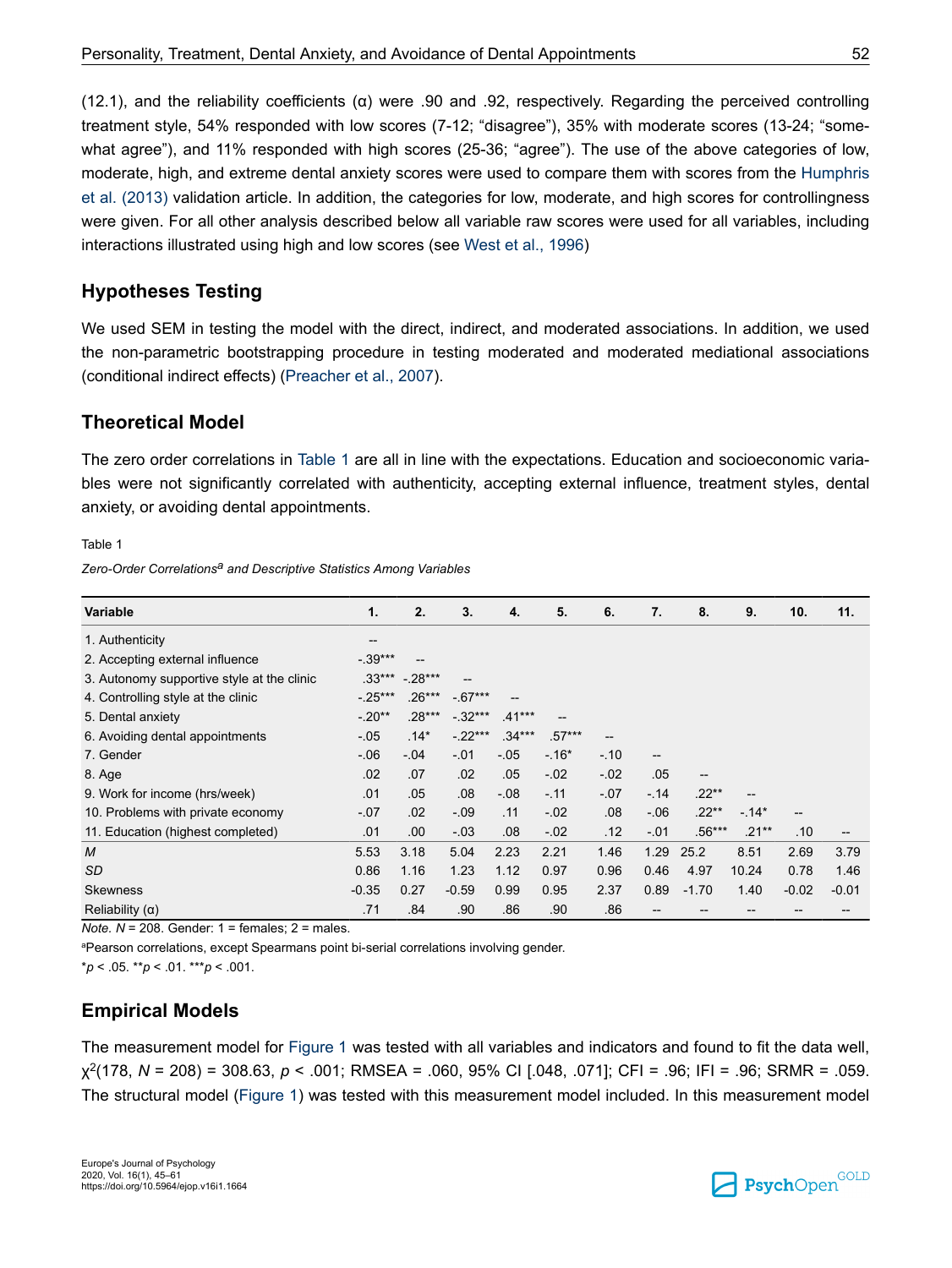<span id="page-8-0"></span>all factor loadings were significant (see the data analysis section above). A negative covariance between authenticity and accepting external influence was added as suggested by previous research [\(Wood et al., 2008](#page-16-0)). The structural model yielded the same good fit as the measurement model,  $\chi^2(178, N = 208) = 329.56, p$  $<$  .001; RMSEA = .061, 95% CI [.051, .072]; CFI = .96; IFI = .96; SRMR = .060. The standardized parameter estimates are shown in [Figure 1,](#page-2-0) supporting Hypotheses 1, 3, 4, 5, and 14.

### **Mediation**

Using LISREL, we tested the indirect links in [Figure 1](#page-2-0) simultaneously with testing the structural model. It was hypothesized negative indirect links between both authenticity (Hypothesis 6) and autonomy support (Hypothesis 7), respectively, and avoiding dental appointments through dental anxiety. In addition, it was predicted positive indirect links between both accepting external influence (Hypothesis 8) and a controlling clinic style (Hypothesis 9), respectively, and avoiding dental appointments through dental anxiety. These predictions were supported, except the indirect association between autonomy support and avoiding dental appointments through dental anxiety (Hypothesis 7) (see Table 2).

#### Table 2

*Tests of Mediation (LISREL) and Moderated Mediation (Bootstrapping) of Links Emerging in [Figure 1](#page-2-0)* 

|                                                              |               |              |  |                                                                         |               |      |                | <b>BC 95% CI</b> |               |  |
|--------------------------------------------------------------|---------------|--------------|--|-------------------------------------------------------------------------|---------------|------|----------------|------------------|---------------|--|
| Independent variable (IV)                                    |               | Mediator (M) |  | Dependent variable (DV)                                                 | <b>Effect</b> | SE   | $Z(a^*b$ path) | LL               | UL            |  |
| <b>Mediations</b>                                            |               |              |  |                                                                         |               |      |                |                  |               |  |
| 1. Authenticity (A)                                          | $\rightarrow$ |              |  | Dental anxiety $\rightarrow$ Avoiding dental appointments -0.08         |               | 0.05 | $-1.75*$       | $-0.18$ 0.02     |               |  |
| 2. Autonomy support (AS)                                     | $\rightarrow$ |              |  | Dental anxiety $\rightarrow$ Avoiding dental appointments               | - 0.09        | 0.07 | 1.24           | $-0.05$ 0.23     |               |  |
| 3. A X AS                                                    | $\rightarrow$ |              |  | Dental anxiety $\rightarrow$ Avoiding dental appointments -0.13         |               | 0.04 | $-3.18***$     | $-0.21 - 0.05$   |               |  |
| 4. Accepting external influence (EX)                         | $\rightarrow$ |              |  | Dental anxiety $\rightarrow$ Avoiding dental appointments               | 0.10          | 0.04 | $2.24**$       |                  | $0.02$ 0.18   |  |
| 5. Controlling clinic style (CS)                             | $\rightarrow$ |              |  | Dental anxiety $\rightarrow$ Avoiding dental appointments               | 0.23          | 0.07 | $3.09***$      |                  | $0.09$ 0.37   |  |
| 6. EX X CS                                                   | $\rightarrow$ |              |  | Dental anxiety $\rightarrow$ Avoiding dental appointments               | 0.15          | 0.05 | $2.98***$      |                  | $0.05$ 0.25   |  |
| Moderated mediations (conditional indirect effects)          |               |              |  |                                                                         |               |      |                |                  |               |  |
| 7. Authenticity                                              |               |              |  | $\rightarrow$ Dental anxiety $\rightarrow$ Avoiding dental appointments |               |      |                |                  |               |  |
| For autonomy support 1 SD below the mean                     |               |              |  |                                                                         | 0.001         | 0.08 |                | $-0.16$ 0.14     |               |  |
| For autonomy support at the mean                             |               |              |  |                                                                         | $-0.087$      | 0.05 |                |                  | $-0.20$ 0.003 |  |
| For autonomy support 1 SD above the mean                     |               |              |  |                                                                         | $-0.29***$    | 0.06 |                | $-0.29 - 0.05$   |               |  |
| 8. Accepting external influence $\rightarrow$ Dental anxiety |               |              |  | $\rightarrow$ Avoiding dental appointments                              |               |      |                |                  |               |  |
| For a controlling clinic style 1 SD below the mean           |               |              |  |                                                                         | $-0.01$       | 0.04 |                | $-0.10$ 0.07     |               |  |
| For a controlling clinic style at the mean                   |               |              |  |                                                                         | 0.05          | 0.03 |                | $-0.01$ 0.11     |               |  |
| For a controlling clinic style 1 SD above the mean           |               |              |  |                                                                         | $0.18***$     | 0.06 |                |                  | $0.06$ $0.31$ |  |

*Note.* BC = bias corrected; CI = confidence interval; 5000 bootstrap samples; a-path = IV → M; b-path = M → DV; *LL* = lower limit; *UL* = upper limit.

\**p* < .05. \*\**p* < .01. \*\*\**p* < .001. One-tailed tests.

# **Analyses of Moderation and Moderated Mediation**

For the moderation, the product of autonomy support and authenticity was hypothesized to be negatively associated with dental anxiety. This hypothesis 10 was supported (Coeff = -.11, *SE* = .05, *t* = -2.07, 95% BC CI [-.2220, -.0055] with 5000 resamples)  $R^2$ <sub>Change</sub> = .02,  $F(1, 201)$  = 4.30,  $p$  = .04, which means that the combination of high autonomy support and high authenticity would be associated with the lowest dental anxiety. In addition, the product of a controlling clinic style and accepting external influence was hypothesized to be positively

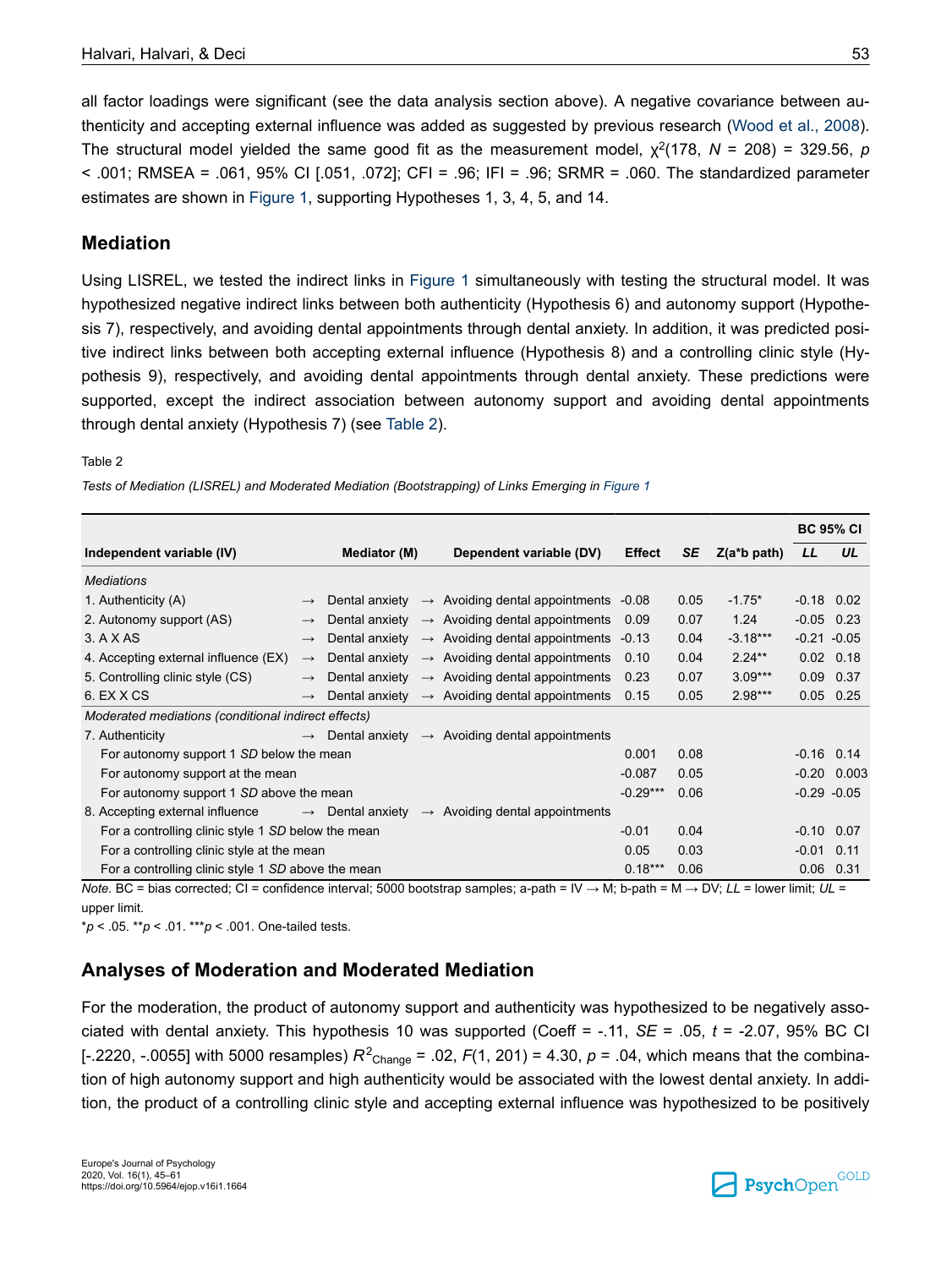associated with dental anxiety. This hypothesis 11 was also supported (Coeff = .14, *SE* = .04, *t* = 3.13, 95% BC CI [.0509, .2238] with 5000 resamples)  $R^2$ <sub>Change</sub> = .04,  $F(1, 201)$  = 9.81,  $p$  = .002, which means that the combination of a high controlling treatment style and high accept of external influence would be associated with the highest dental anxiety. These moderator relations were illustrated following the formula proposed by [West,](#page-16-0) [Aikin, and Krull \(1996](#page-16-0), pp. 35 – 36) (see [Figures 2](#page-10-0) and [3\)](#page-10-0).

Regarding moderated mediations, we hypothesized that the negative indirect link between authenticity and avoiding appointments through dental anxiety would be more evident among those who experience higher autonomy-supportive treatment styles (Hypothesis 12). In addition, the positive indirect link between accepting external influence and avoiding dental appointments through dental anxiety would be more evident among those who experience higher controlling treatment styles (Hypothesis 11). These moderated mediation hypotheses were supported (see [Table 2\)](#page-8-0). The last Hypothesis 14 stating that women would be more dental anxious than men was also supported (see [Table 1](#page-7-0) and [Figure 1\)](#page-2-0).

### **Discussion**

The structural model of dental anxiety and avoiding dental appointments was tested and received good fit. Authenticity was negatively related to dental anxiety. Autonomy support did not directly predict anxiety, but moderated the authenticity – dental anxiety association, such that high authenticity is associated with the lowest dental anxiety in particular among patients' perceiving high clinician autonomy support. Both accepting external influence and a controlling treatment style were positively related to dental anxiety. In addition, a controlling treatment style did moderate the accepting external influence – dental anxiety link, such that high external influence is associated with the highest dental anxiety in particular among patients' perceiving a high controlling oralhealth-care clinician style. Further, the results revealed a negative indirect association between authenticity and avoiding dental appointments through dental anxiety, and a positive indirect association between accepting external influence and avoiding dental appointments through dental anxiety. These indirect links were moderated by autonomy supportive and controlling oral-health-care clinician styles, respectively, such that the indirect negative relation between authenticity and avoiding dental appointments through dental anxiety was more evident among those who reported higher levels of autonomy support, and that the indirect positive relation between accepting external influence and avoiding dental appointments through dental anxiety was more evident among those who reported higher levels of a controlling oral-health-care clinician style. The last hypothesis stating that women would be more dental anxious than men was also supported. Education and socioeconomic factors did not correlate significantly with the personality constructs, oral-health-care clinician styles, dental anxiety, or avoidance of dental appointments. These findings are supported by other research [\(Halvari et al., 2012a](#page-13-0)), indicating that they are of minor importance among university students in Norway.

This is the first study showing that: (i) the authentic and accepting external influence personality constructs are related to dental anxiety; (ii) autonomy support moderates the indirect association between authenticity and avoiding dental appointments through dental anxiety, and (iii) a controlling treatment style moderates the indirect association between accepting external influence and avoiding dental appointments through dental anxiety.

Authentic persons being true to oneself in most situations indicate that, when they are supported to make healthy choices in their lives, their value and goal systems would help them to do so and to behave accordingly.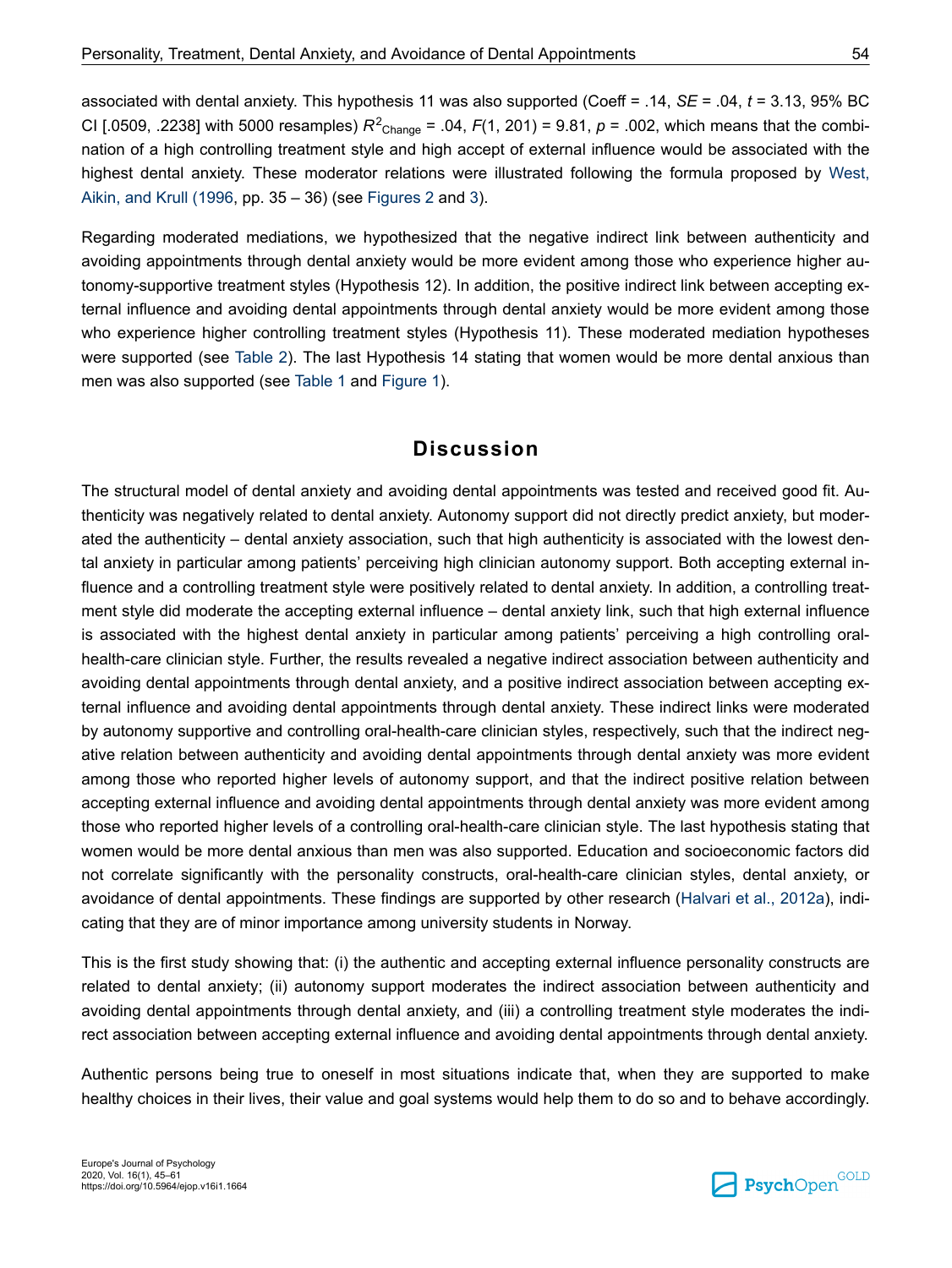<span id="page-10-0"></span>Their values and goals are congruent, integrated in their self with their behavior, and they feel harmonious and report low degrees of conflict ([Deci & Ryan, 2000](#page-13-0); [Ryan & Ryan, 2018](#page-15-0)). Thus, because authenticity is supposed to develop among persons receiving autonomy support [\(Deci & Ryan, 2000](#page-13-0); [Ryan & Ryan, 2018\)](#page-15-0), the authentic person is supposed to be oriented toward and select autonomy-supportive elements in the social context they are familiar with from their history of learning. The interaction between authenticity and clinician autonomy support indicate that patients high in authenticity report the lowest dental anxiety if they perceive receiving high autonomy support (in relation to low autonomy support) from their oral-health-care clinicians (see Figure 2).



*Figure 2.* Simple regression lines depicting the relationship between authenticity and dental anxiety at specified values of autonomy support (Low = 1 *SD* below the mean whereas high = 1 *SD* above the mean).

This is as expected and in line with a meta-analysis [\(Su & Reeve, 2011\)](#page-16-0) and an autonomy-supportive oral health care intervention ([Halvari et al., 2017\)](#page-14-0) indicating that autonomy-oriented personalities showed a greater training or intervention effect than did participants who were less autonomy-oriented. This interaction effect is supposed to be related to the authentic personality experiencing more congruence with autonomy support, and feel this type of support more appealing than less authentic persons, because it is integrated in their values and goals ([Deci & Ryan, 2000\)](#page-13-0). Conversely, patients low in authenticity reported higher dental anxiety if they perceived high autonomy support (relative to low autonomy support; see Figure 2) from their oral-health-care clinicians. If they do not have the authentic value- or goal-system, autonomy support from oral-health-care clinicians may feel unfamiliar to them and perceived as not providing structure, leaving them feeling abandoned and thus causing conflict and anxiety. In particular, offering options of choice might be experienced as anxiety provoking because they do not have the values and goals integrated that would help them to choose. When receiving autonomy support, patients low in authenticity might experience higher cognitive conflict and might not assimilate the autonomy-supportive information into their existing ways of thinking about what is motivating them for oral health care [\(Su & Reeve, 2011\)](#page-16-0). Such autonomy-supportive information might relate to oralhealth-care professionals' verbal explanation intended to help the patient understand why a behavior have personal utility, acknowledgement of negative feelings as legitimate when making requests of the patient being in conflict with his or her personal inclinations, and providing information about options, encouragement of making

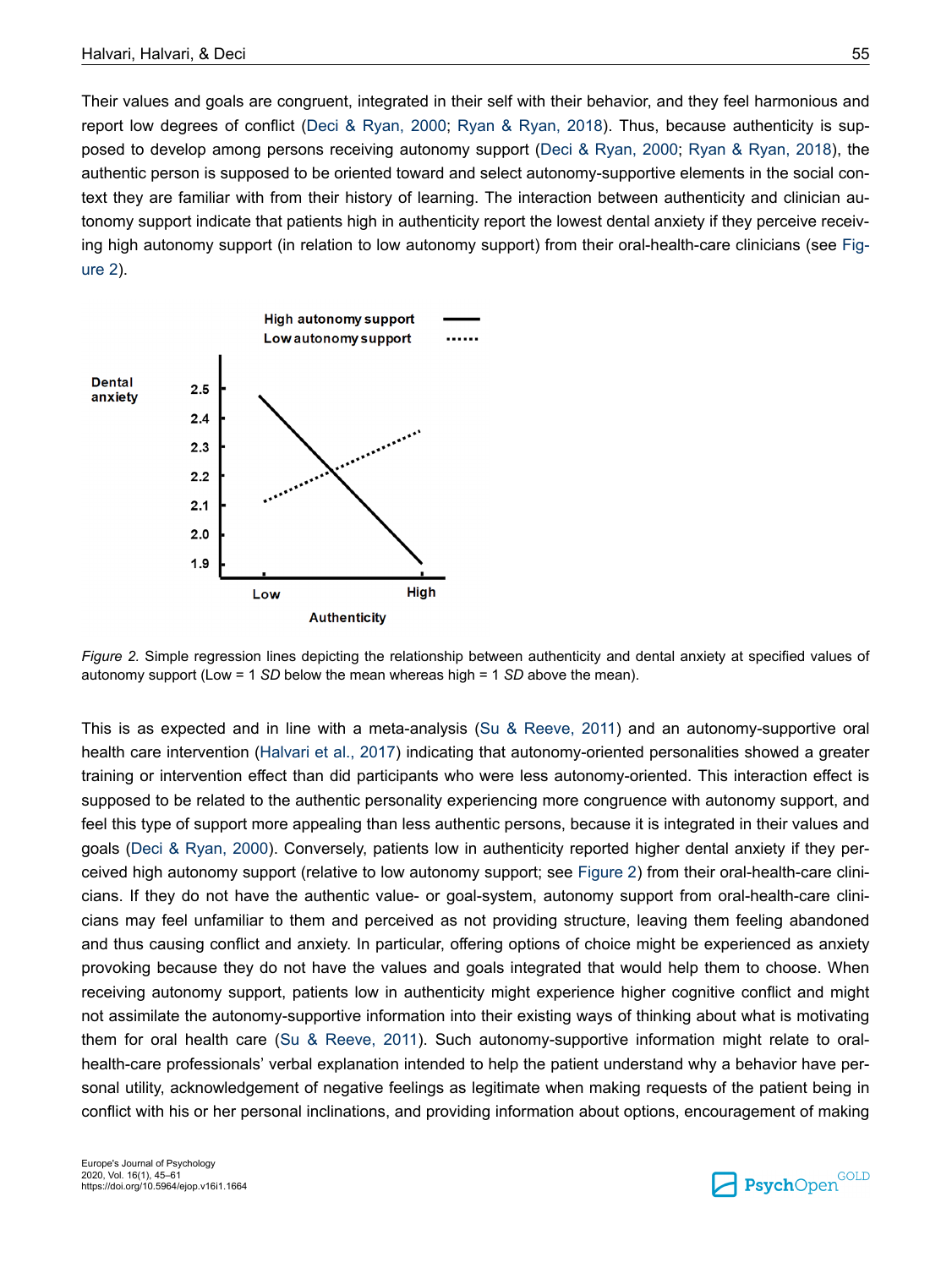choices and initiation of patient action. Less autonomy oriented individuals might also act in a more defensive way to information about autonomy support [\(Hodgins & Knee, 2002\)](#page-14-0), which would further increase the level of conflict with the autonomy support. However, patients low in authenticity can learn to respond well to autonomy support [\(Williams et al., 1996\)](#page-16-0).

A controlling treatment style predicted dental anxiety, which is in line with previous research ([Halvari et al.,](#page-13-0) [2010](#page-13-0), [2018](#page-14-0)). In addition, a controlling treatment style moderated the association between accepting external influence and dental anxiety (see Figure 3). These results are in accordance with a central hypothesis in selfdetermination theory [\(Deci & Ryan, 2000\)](#page-13-0), that an increase in autonomy support (need support) or a reduction in controllingness would influence self-determined integration of motivation, better performance, and well-being. The result indicating that a reduction in controllingness (Figure 3) mitigate dental anxiety in particular among patients high in accepting external influence is promising.



*Figure 3.* Simple regression lines depicting the relationship between an accepting external influence and dental anxiety at specified values of a controlling treatment style (Low = 1 *SD* below the mean whereas high = 1 *SD* above the mean).

Even though the level of controlling treatment styles might be relatively low, a one-time incident of bad experience may have very negative consequences for patients. Consequently, we should bear in mind its' larger impact on individuals than positive events [\(Baumeister, Bratslavsky, Finkenauer, & Vohs, 2001\)](#page-13-0), and its robustness in predicting maladaptive developmental outcomes [\(Kins, Soenens, & Beyers, 2012;](#page-14-0) [Soenens,](#page-15-0) [Vansteenkiste, & Luyten, 2010\)](#page-15-0).

The negative link between gender and dental anxiety indicated that women had higher levels of dental anxiety than men, which is consistent with the literature ([Hill et al., 2013](#page-14-0)). Regarding education and socioeconomic status variables, two factors that are known to influence oral health in some samples ([Carmichael, Rugg, French,](#page-13-0) [& Cranage, 1980\)](#page-13-0), no significant correlations appeared with the other study variables. This is in line with other research among student patients ([Halvari et al., 2012a\)](#page-13-0).

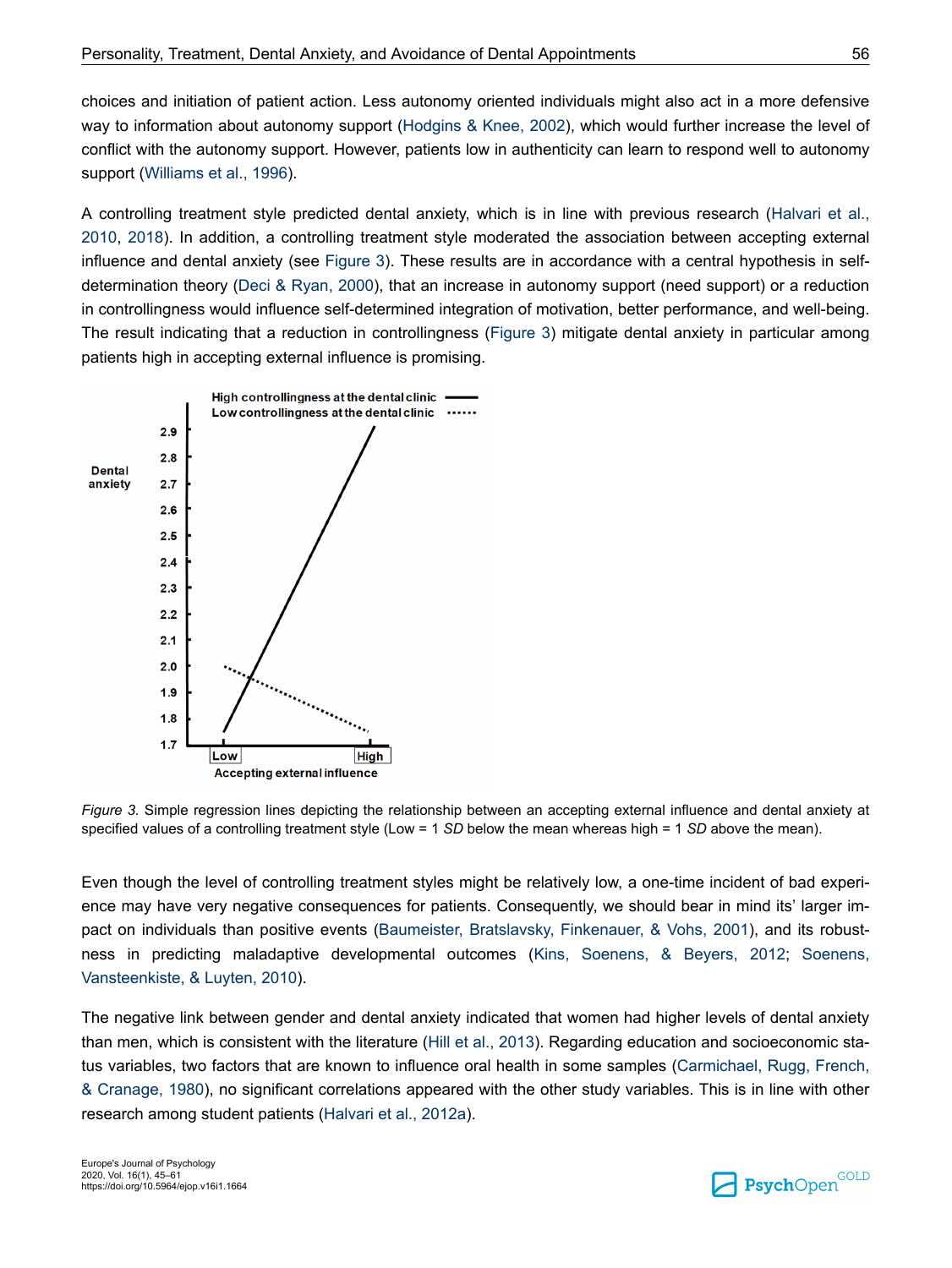### **Practical Implications**

It is worth noting that autonomy support, or the reduction in controllingness which is an element of autonomy support, are involved in both personality interactions, with authenticity and with accepting external influence. Oral-health-care clinicians use of autonomy support and their reduction of controllingness might be very important in reducing dental anxiety and avoiding dental appointments among patients. Autonomy support can be learned [\(Williams & Deci, 1996](#page-16-0)). Examples from oral-health-care interventions that could be utilised in training of clinicians are exercises eliciting and reflecting patient perspectives, providing options and a rationale for change when a recommendation is made, supporting patient initiatives, minimizing pressure and a controlling language, and remaining non-judgmental. According to self-determination theory, such support is of vital importance in patient oral health promotion [\(Halvari & Halvari, 2006](#page-13-0); [Halvari, et al., 2012a;](#page-13-0) [Halvari, Halvari,](#page-14-0) [Bjørnebekk, & Deci, 2012b\)](#page-14-0).

### **Strengths and Limitations**

Many strengths and limitations apply to the present study. *First*, self-reports were appropriate for authenticity, accepting external influence, perceived autonomy support, controlling style, and dental anxiety. However, observed measures of avoiding dental appointments would have strengthened the design. Construct validity of the self-report measures were demonstrated in SEM. *Second*, the current sample is a convenience sample from a specific population of student patients. The sample was not selected to be representative of all student patients, so caution must be taken when it comes to generalizing the results. However, the purpose of the present study was to test the links between variables derived from Self-Determination Theory, which is an universal theory, assuming that constructs such as authenticity and dental anxiety are more or less present in all individuals ([Deci & Ryan, 2000\)](#page-13-0). This means we tried to maximize the internal validity of the study, assuming that the relations between variables would be the same independent of sample variations. *Third*, the study has the limitations associated with being cross-sectional and the absence of a design allowing randomized control and longitudinal data implies that conclusions regarding causality cannot be inferred ([Bollen, 1989](#page-13-0)). The analysis of the hypothesized model was performed in SEM with latent variables, which is a strength because error variances are accounted for. Still, the arrows between variables do not imply causality.

#### **Competing Interests**

The authors declared no potential conflicts of interest with respect to the research, authorship, and/or publication of this article.

#### **Funding**

The authors received no financial support for the research, authorship, and/or publication of this article.

#### **Acknowledgments**

The authors have no acknowledgements to report.

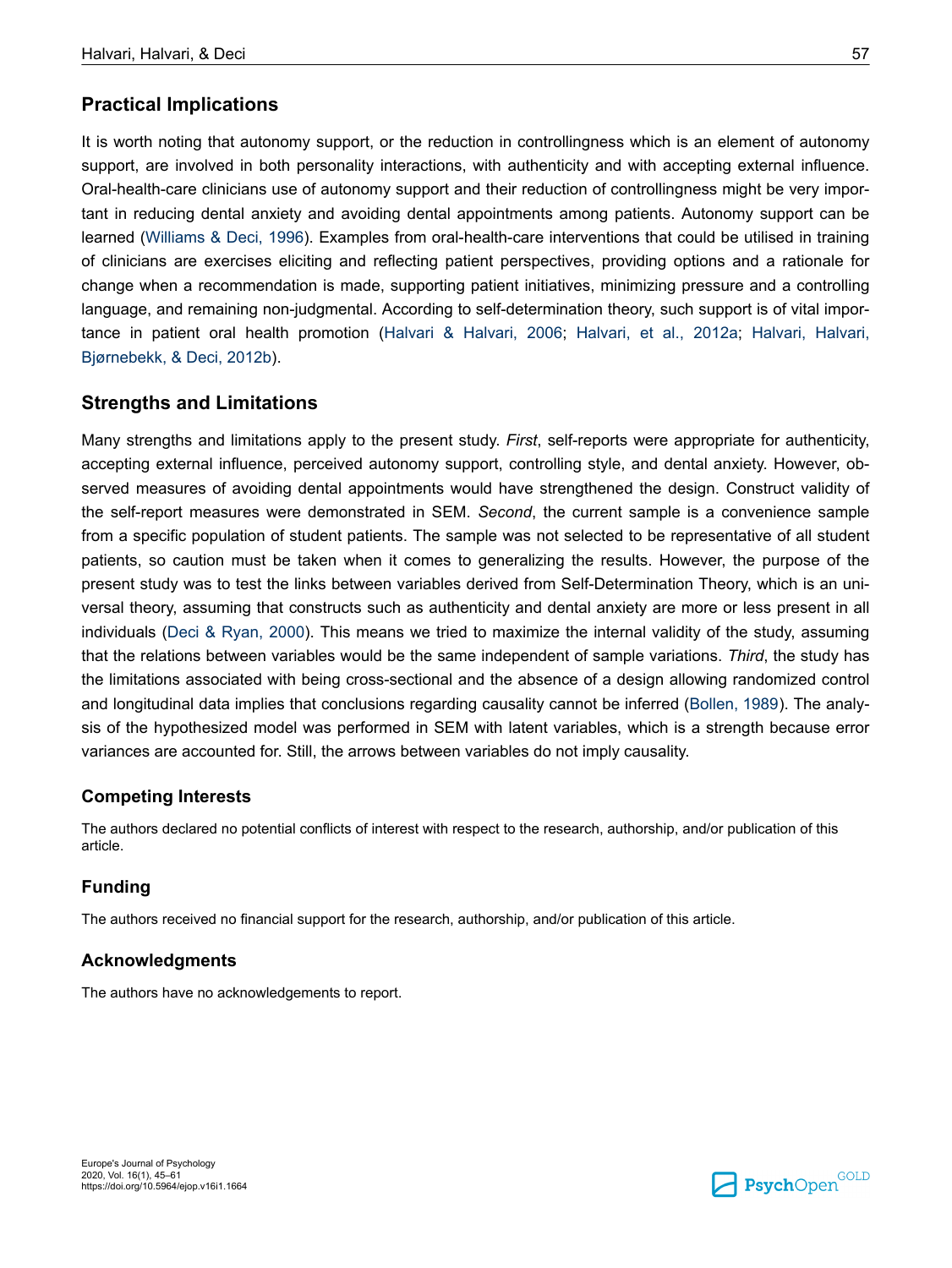#### **References**

- <span id="page-13-0"></span>Arnrup, K., Broberg, A. G., Berggren, U., & Bodin, L. (2007). Temperamental reactivity and negative emotionality in uncooperative children referred to specialized paediatric dentistry compared to children in ordinary dental care. *International Journal of Paediatric Dentistry, 17*, 419-429. [https://doi.org/10.1111/j.1365-263X.2007.00868.x](https://doi.org/10.1111%2Fj.1365-263X.2007.00868.x)
- Baumeister, R. F., Bratslavsky, E., Finkenauer, C., & Vohs, K. D. (2001). Bad is stronger than good. *Review of General Psychology, 5*, 323-370. [https://doi.org/10.1037/1089-2680.5.4.323](https://doi.org/10.1037%2F1089-2680.5.4.323)
- Beaton, D. E., Bombardier, C., Guillemin, F., & Ferraz, M. B. (2000). Guidelines for the process of cross-cultural adaptation of self-report measures. *Spine, 25*, 3186-3191. [https://doi.org/10.1097/00007632-200012150-00014](https://doi.org/10.1097%2F00007632-200012150-00014)
- Bergdahl, M., & Bergdahl, J. (2003). Temperament and character personality dimensions in patients with dental anxiety. *European Journal of Oral Sciences, 111*, 93-98. [https://doi.org/10.1034/j.1600-0722.2003.00028.x](https://doi.org/10.1034%2Fj.1600-0722.2003.00028.x)
- Bollen, K. (1989). *Structural equations with latent variables.* New York, NY, USA: Wiley.
- Bryan, J. L., Baker, Z. G., & Tou, R. Y. W. (2017). Prevent the blue, be true to you: Authenticity buffers the negative impact of loneliness on alcohol-related problems, physical symptoms, and depressive and anxiety symptoms. *Journal of Health Psychology, 22*, 605-616. [https://doi.org/10.1177/1359105315609090](https://doi.org/10.1177%2F1359105315609090)
- Carmichael, C. L., Rugg, G. A., French, A. D., & Cranage, J. D. (1980). The effect of fluoridation upon the relationship between caries experience and social class in 5 year old children in Newcastle and Northumberland. *British Dental Journal, 149*, 163-167. [https://doi.org/10.1038/sj.bdj.4804479](https://doi.org/10.1038%2Fsj.bdj.4804479)
- Deci, E. L., & Ryan, R. M. (2000). The "what" and "why" of goal pursuits: Human needs and the self-determination of behavior. *Psychological Inquiry, 11*, 227-268. [https://doi.org/10.1207/S15327965PLI1104\\_01](https://doi.org/10.1207%2FS15327965PLI1104_01)
- Eli, I., Uziel, N., Baht, R., & Kleinhauz, M. (1997). Antecedents of dental anxiety: Learned responses versus personality traits. *Community Dentistry and Oral Epidemiology, 25*, 233-237. [https://doi.org/10.1111/j.1600-0528.1997.tb00932.x](https://doi.org/10.1111%2Fj.1600-0528.1997.tb00932.x)
- Gillath, O., Sesko, A. K., Shaver, P. R., & Chun, D. S. (2010). Attachment, authenticity, and honesty: Dispositional and experimentally induces security can reduce self- and other-deception. *Journal of Personality and Social Psychology, 98*, 841-855. [https://doi.org/10.1037/a0019206](https://doi.org/10.1037%2Fa0019206)
- Grolnick, W. S., & Ryan, R. M. (1987). Autonomy in children's learning: An experimental and individual difference investigation. *Journal of Personality and Social Psychology, 52*, 890-898. [https://doi.org/10.1037/0022-3514.52.5.890](https://doi.org/10.1037%2F0022-3514.52.5.890)
- Halvari, A. E. M., & Halvari, H. (2006). Motivational predictors of change in oral health: An experimental test of selfdetermination theory. *Motivation and Emotion, 30*, Article 294. [https://doi.org/10.1007/s11031-006-9035-8](https://doi.org/10.1007%2Fs11031-006-9035-8)
- Halvari, A. E. M., Halvari, H., Bjørnebekk, G., & Deci, E. L. (2010). Motivation and anxiety for dental treatment: Testing a Self-Determination Theory model of oral self-care behavior and dental clinic attendance. *Motivation and Emotion, 34*, 15-33. [https://doi.org/10.1007/s11031-010-9154-0](https://doi.org/10.1007%2Fs11031-010-9154-0)
- Halvari, A. E. M., Halvari, H., Bjørnebekk, G., & Deci, E. L. (2012a). Motivation for dental home care: Testing a Self-Determination Theory model. *Journal of Applied Social Psychology, 42*, 1-39. [https://doi.org/10.1111/j.1559-1816.2011.00867.x](https://doi.org/10.1111%2Fj.1559-1816.2011.00867.x)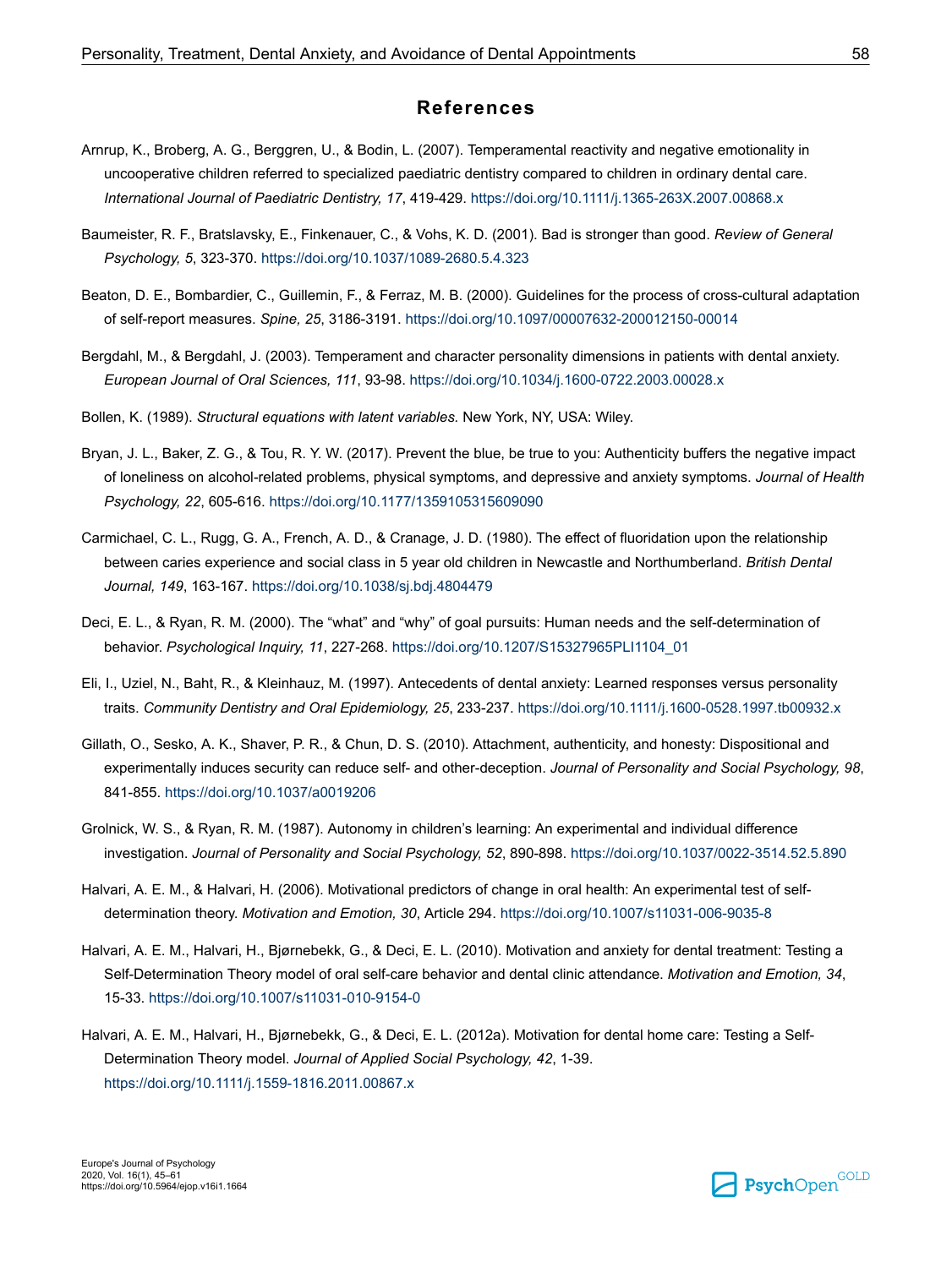- <span id="page-14-0"></span>Halvari, A. E. M., Halvari, H., Bjørnebekk, G., & Deci, E. L. (2012b). Self-determined motivational predictors of increases in dental behaviors, decreases in dental plaque, and improvement in oral health: A randomized clinical trial. *Health Psychology, 31*, 777-788. [https://doi.org/10.1037/a0027062](https://doi.org/10.1037%2Fa0027062)
- Halvari, A. E. M., Halvari, H., & Deci, E. L. (2018). Attending and avoiding dental appointments: Do «bright» and «dark» motivational paths have a role? *International Journal of Dental Hygiene, 16*(2), 286-297. [https://doi.org/10.1111/idh.12274](https://doi.org/10.1111%2Fidh.12274)
- Halvari, A. E. M., Halvari, H., Williams, G. C., & Deci, E. L. (2017). Predicting dental attendance from dental hygienists' autonomy support and patients' autonomous motivation: A randomised clinical trial. *Psychology & Health, 32*(2), 127-144. [https://doi.org/10.1080/08870446.2016.1244536](https://doi.org/10.1080%2F08870446.2016.1244536)
- Hill, K. B., Chadwick, B., Freeman, R., O'Sullivan, I., & Murray, J. J. (2013). Adult dental health survey 2009: Relations between dental attendance patterns, oral health behaviour and the current barriers to dental care. *British Dental Journal, 214*, 25-32. [https://doi.org/10.1038/sj.bdj.2012.1176](https://doi.org/10.1038%2Fsj.bdj.2012.1176)
- Hodgins, H. S., & Knee, C. R. (2002). The integrating self and conscious experience. In E. L. Deci & R. M. Ryan (Eds.), *Handbook of self-determination theory research* (pp. 87-100). Rochester, NY, USA: University of Rochester Press.
- Horney, K. (1951). *Neurosis and human growth.* London, United Kingdom: Routledge.
- Hu, L., & Bentler, P. M. (1999). Cutoff criteria for fit indexes in covariance structure analysis: Conventional criteria versus new alternatives. *Structural Equation Modeling, 6*, 1-55. [https://doi.org/10.1080/10705519909540118](https://doi.org/10.1080%2F10705519909540118)
- Humphris, G., Crawford, J. R., Hill, K., Gilbert, A., & Freeman, R. (2013). UK population norms for the modified dental anxiety scale with percentile calculator: Adult dental health survey 2009 results. *BMC Oral Health, 13*, Article 29. [https://doi.org/10.1186/1472-6831-13-29](https://doi.org/10.1186%2F1472-6831-13-29)
- Humphris, G., & King, K. (2011). The prevalence of dental anxiety across previous distressing experiences. *Journal of Anxiety Disorders, 25*, 232-236. [https://doi.org/10.1016/j.janxdis.2010.09.007](https://doi.org/10.1016%2Fj.janxdis.2010.09.007)
- Johnsen, B. H., Thayer, J. F., Laberg, J. C., Wormnes, B., Raadal, M., Skaret, E., . . . Berg, E. (2003). Attentional and physiological characteristics of patients with dental anxiety. *Journal of Anxiety Disorders, 17*, 75-87. [https://doi.org/10.1016/S0887-6185\(02\)00178-0](https://doi.org/10.1016%2FS0887-6185%2802%2900178-0)
- Kernis, M. H., & Goldman, B. M. (2006). A multicomponent conceptualization of authenticity: Theory and research. *Advances in Experimental Social Psychology, 38*, 283-357. [https://doi.org/10.1016/S0065-2601\(06\)38006-9](https://doi.org/10.1016%2FS0065-2601%2806%2938006-9)
- Kins, E., Soenens, B., & Beyers, W. (2012). Parental psychological control and dysfunctional separation-individuation: A tale of two different dynamics. *Journal of Adolescence, 35*, 1099-1109. [https://doi.org/10.1016/j.adolescence.2012.02.017](https://doi.org/10.1016%2Fj.adolescence.2012.02.017)
- Kline, R. B. (2005). *Principles and practice of structural equation modelling.* New York, NY, USA: The Guilford Press.
- Liddell, A., & Locker, D. (1997). Gender and age differences in attitudes to dental pain and dental control. *Community Dentistry and Oral Epidemiology, 25*, 314-318. [https://doi.org/10.1111/j.1600-0528.1997.tb00945.x](https://doi.org/10.1111%2Fj.1600-0528.1997.tb00945.x)
- Little, T. D., Cunningham, W. A., Shahar, G., & Widaman, K. F. (2002). To parcel or not to parcel: Exploring the question, weighing the merits. *Structural Equation Modeling, 9*, 151-173. [https://doi.org/10.1207/S15328007SEM0902\\_1](https://doi.org/10.1207%2FS15328007SEM0902_1)

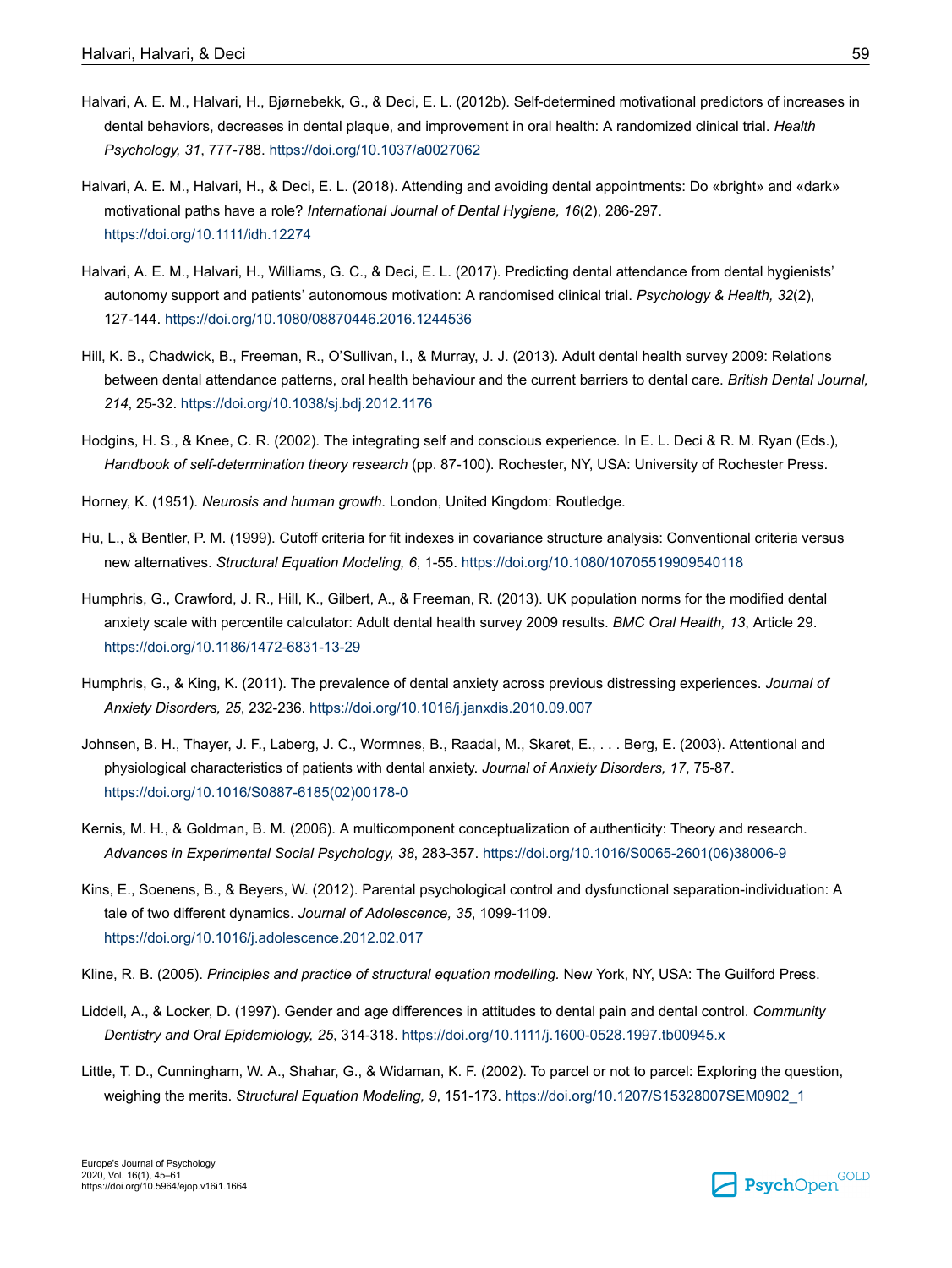- <span id="page-15-0"></span>Lynch, M. F., La Guardia, J. G., & Ryan, R. M. (2009). On being yourself in different cultures: Ideal and actual self-concept, autonomy support, and well-being in China, Russia, and United States. *The Journal of Positive Psychology, 4*, 290-304. [https://doi.org/10.1080/17439760902933765](https://doi.org/10.1080%2F17439760902933765)
- Lynch, M. F., & Sheldon, K. M. (2017). Conditional regard, self-concept, and relational authenticity: Revisiting some key Rogerian concepts cross-culturally, through multilevel modeling. *Journal of Humanistic Psychology,* Advance online publication. [https://doi.org/10.1177/0022167817696842](https://doi.org/10.1177%2F0022167817696842)
- May, R. (1981). *Freedom and destiny.* New York, NY, USA: Basic Books.
- Milgrom, P., Weinstein, P., & Getz, T. (1995). *Treating fearful dental patients.* Seattle, WA, USA: Continuing Dental Education University of Washington.
- Nunnally, J. C. (1979). *Psychometric theory.* New York, NY, USA: McGraw Hill.
- Oosterink, F. M. D., de Jongh, A., & Aartman, I. H. A. (2009). Negative events and their potential risk of precipitating pathological forms of dental anxiety. *Journal of Anxiety Disorders, 23*, 451-457. [https://doi.org/10.1016/j.janxdis.2008.09.002](https://doi.org/10.1016%2Fj.janxdis.2008.09.002)
- Pohjola, V., Mattila, A. K., Joukamaa, M., & Lahti, S. (2011). Anxiety and depressive disorders and dental fear among adults in Finland. *European Journal of Oral Sciences, 119*, 55-60. [https://doi.org/10.1111/j.1600-0722.2010.00795.x](https://doi.org/10.1111%2Fj.1600-0722.2010.00795.x)
- Poulton, R., Waldie, K. E., Thomson, M. W., & Locker, D. (2001). Determinants of early- vs late-onset dental fear in a longitudinal-epidemiological study. *Behaviour Research and Therapy, 39*, 777-785. [https://doi.org/10.1016/S0005-7967\(00\)00060-7](https://doi.org/10.1016%2FS0005-7967%2800%2900060-7)
- Preacher, K. J., & Hayes, A. F. (2008). Asymptotic and resampling strategies for assessing and comparing indirect effects in multiple mediator models. *Behavior Research Methods, 40*, 879-891. [https://doi.org/10.3758/BRM.40.3.879](https://doi.org/10.3758%2FBRM.40.3.879)
- Preacher, K. J., Rucker, D. D., & Hayes, A. F. (2007). Addressing moderated mediation hypotheses: Theory, methods, and prescriptions. *Multivariate Behavioral Research, 42*(1), 185-227. [https://doi.org/10.1080/00273170701341316](https://doi.org/10.1080%2F00273170701341316)
- Rogers, C. R. (1959). A theory of therapy, personality, and interpersonal relationships, as developed in the client-centered framework. In S. Koch (Ed.), *Psychology: A study of a science* (Vol. 3, pp. 184-256). New York, NY, USA: McGraw Hill.
- Rogers, C. R. (1961). *On becoming a person: A therapist's view of psychotherapy.* Boston, MA, USA: Houghton Mifflin.
- Ryan, W. S., & Ryan, R. M. (2018). Toward a social psychology of authenticity: Exploring within-person variation in autonomy, congruence, and genuineness using self-determonation theory. *Review of General Psychology,* Advance online publication. [https://doi.org/10.1037/gpr0000162](https://doi.org/10.1037%2Fgpr0000162)
- Sheldon, K. M., Ryan, R. M., Rawsthorne, L. J., & Ilardi, B. (1997). Trait self and true self: Cross-role variation in the big-five personality traits and its relations with psychological authenticity and subjective well-being. *Journal of Personality and Social Psychology, 73*, 1380-1393. [https://doi.org/10.1037/0022-3514.73.6.1380](https://doi.org/10.1037%2F0022-3514.73.6.1380)
- Soenens, B., Vansteenkiste, M., & Luyten, P. (2010). Toward a domain-specific approach to the study of parental psychological control: Distinguishing between dependency-oriented and achievement-oriented psychological control. *Journal of Personality, 78*, 217-256. [https://doi.org/10.1111/j.1467-6494.2009.00614.x](https://doi.org/10.1111%2Fj.1467-6494.2009.00614.x)